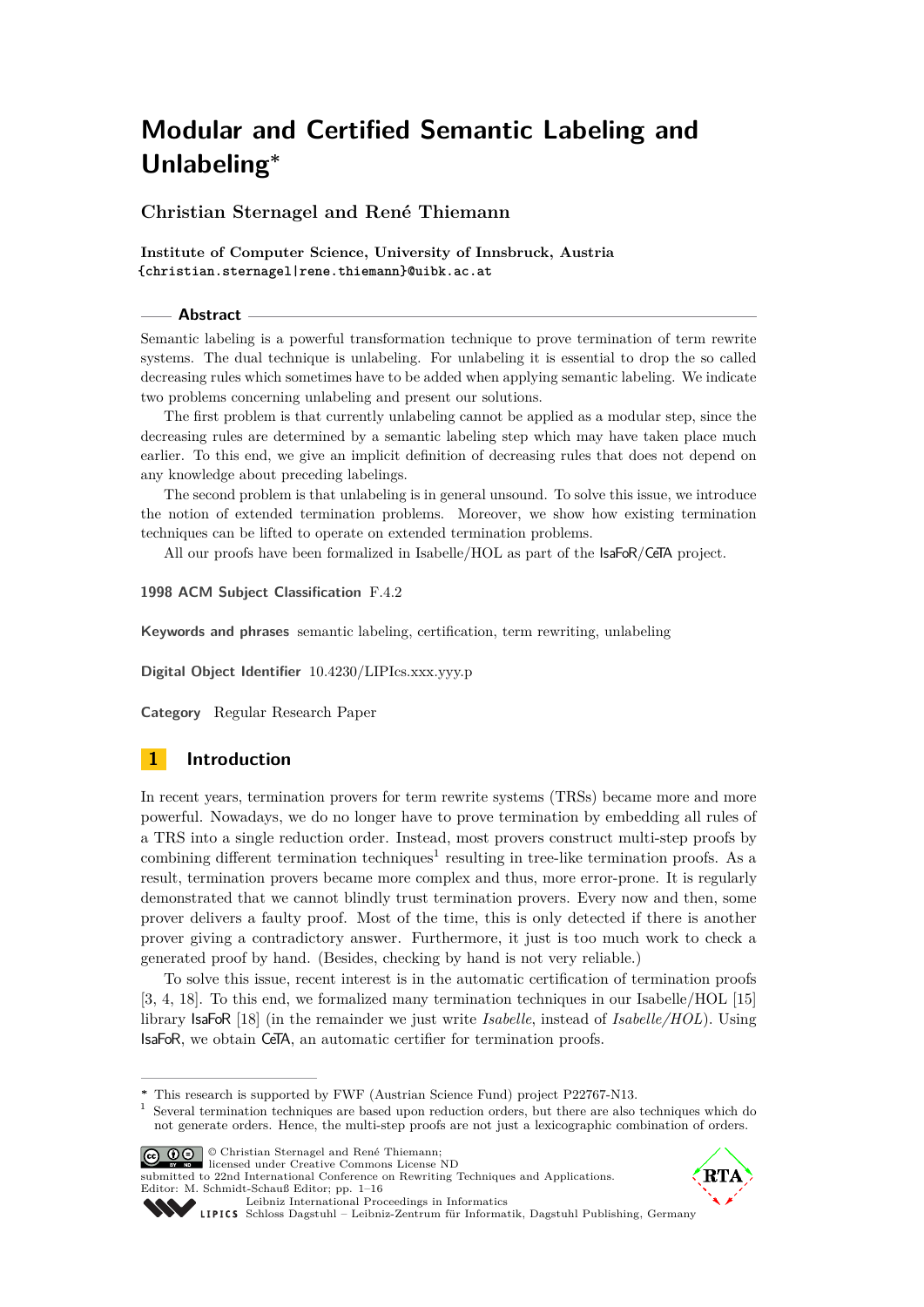In this paper, we present our formalization of semantic labeling and unlabeling [\[19\]](#page-15-5), two important termination techniques. Semantic labeling introduces differently labeled variants of the same symbol, allowing a distinction in orders, etc. Semantic labeling typically produces large TRSs. Hence, unlabeling is important to keep the number of symbols and rules small.

► Example 1.1. Consider the small TRS Secret 05/teparla3 from the termination problem database (TPDB) which only consists of two rules, has two different symbols, and two variables. We just describe the structure of the proof that has been generated by the termination prover AProVE [\[10\]](#page-15-6) in 21 seconds during the 2008 termination competition.<sup>2</sup>

After applying the dependency pair transformation [\[1\]](#page-15-7) and some standard techniques, a termination problem containing three rules and three different symbols is obtained. Then, semantic labeling is applied. The result after simplification, is a system with five rules and seven different symbols. Unlabeling yields a problem with three rules and three symbols. Another labeling produces a new termination problem with 12 rules. This is finally proven to be terminating using a matrix interpretation [\[6\]](#page-15-8) of dimension two.

Note that without the unlabeling step, the second labeling would have returned a system with 5025 rules instead of 12—for this huge termination problem no suitable matrix interpretation of dimension two is detected.

Whereas the previous example shows that unlabeling is essential to keep systems small, we also found examples where unlabeling was the key to get a successful termination proof at all, cf. Example [4.2](#page-9-0) for details.

Unfortunately, unlabeling is not sound in general. In order to allow nested labeling and unlabeling and turn unlabeling into a sound and modular technique (not relying on context information), we have designed a new framework. All existing termination techniques are easily integrated in this framework. In fact, CeTA uses the new framework for certification.

Note that all the proofs that are presented (or omitted) in the following, have been formalized as part of IsaFoR. Hence, we merely give sketches of our "real" proofs. Our goal is to show the general proof outlines and help to understand the full proofs. The library IsaFoR with all formalized proofs, the executable certifier CeTA, and all details about our experiments are available at CeTA's website:

# <http://cl-informatik.uibk.ac.at/software/ceta>

The paper is structured as follows. In Section [2,](#page-1-0) we recapitulate some required notions of term rewriting as well as the basic definitions of semantic labeling. Afterwards, in Section [3,](#page-3-0) we give some challenges for modular labeling and unlabeling. Then, in Section [4,](#page-9-1) we extend the previous results to the dependency pair framework. We discuss challenges for the certification in Section [5.](#page-12-0) Our experiments are presented in Section [6](#page-14-0) before we conclude in Section [7.](#page-14-1)

# <span id="page-1-0"></span>**2 Preliminaries**

# **2.1 Term Rewriting**

We assume familiarity with term rewriting [\[2\]](#page-15-9). Still, we recall the most important notions that are used later on. A *(first-order) term t* over a set of *variables* V and a set of *function symbols* F is either a variable  $x \in V$  or an *n*-ary function symbol  $f \in F$  applied to *n* argument terms  $f(\vec{t}_n)$ . For brevity we write  $\vec{t}_n$  to denote a sequence of *n* elements  $t_1, \ldots, t_n$  and  $(h(\vec{t}_n))$ 

 $2^{2}$  See <http://termcomp.uibk.ac.at/termcomp/competition/resultDetail.seam?resultId=35708>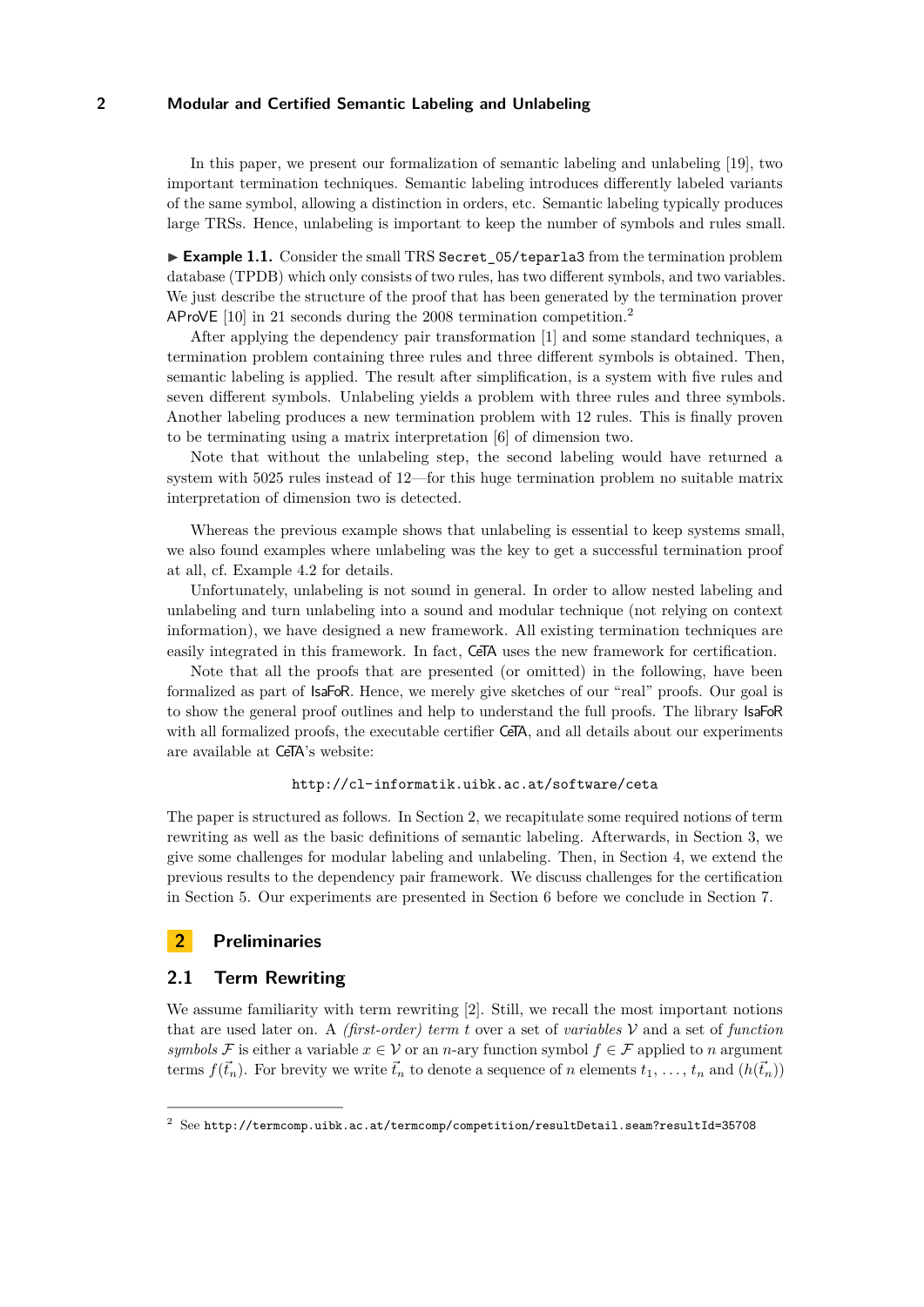(note the additional pair of parentheses) for  $(h(t_1), \ldots, h(t_n))$ , i.e., mapping a function *h* over the elements of a sequence  $\vec{t}_n$ . A *context* C is a term containing exactly one hole  $(\Box)$ . Replacing  $\Box$  in a context C by a term *t* is denoted by  $C[t]$ . A *(rewrite) rule* is a pair of terms  $\ell \to r$  and a TRS R is a set of such rules. The *rewrite relation (induced by*  $\mathcal{R}$ )  $\to_{\mathcal{R}}$  is the closure under substitutions and contexts of  $\mathcal{R}$ , i.e.,  $s \to_{\mathcal{R}} t$  iff there is a context *C*, a rule  $\ell \to r \in \mathcal{R}$ , and a substitution  $\sigma$  such that  $s = C[\ell \sigma]$  and  $t = C[r\sigma]$ .

We say that an element *t* is *terminating / strongly normalizing (w.r.t. some binary relation S*), and write  $\text{SN}_S(t)$ , if it cannot start an infinite sequence  $t = t_1 S t_2 S t_3 S \cdots$ . The whole relation is terminating, written  $SN(S)$ , if all elements are terminating w.r.t. it. For a TRS  $\mathcal{R}$ and a term *t*, we write  $SN(R)$  and  $SN_R(t)$  instead of  $SN(\rightarrow_R)$  and  $SN_{\rightarrow_R}(t)$ . We write  $S^+$  $(S^*)$  for the (reflexive and) transitive closure of *S*.

▶ **Definition 2.1** (Termination Technique). A *termination technique* is a mapping *TT* from TRSs to TRSs. It is *sound* if termination of  $TT(\mathcal{R})$  implies termination of  $\mathcal{R}$ .

Using sound termination techniques one tries to modify a given TRS  $\mathcal{R}$  until the empty TRS is reached. If this succeeds, one obtains a proof tree showing termination of  $\mathcal{R}$ .

# **2.2 Semantic Labeling**

An algebra A over F is a pair  $(A, \{f_A\}_{f \in \mathcal{F}})$  consisting of a non-empty carrier A and an interpretation function  $f_A: A^n \to A$  for every *n*-ary function symbol  $f \in \mathcal{F}$ . Given an assignment  $\alpha: \mathcal{V} \to A$ , we write  $[\alpha]_{\mathcal{A}}(t)$  for the interpretation of the term *t*. An algebra  $\mathcal{A}$  is a model of a rewrite system  $\mathcal{R}$ , if  $[\alpha]_{\mathcal{A}}(\ell) = [\alpha]_{\mathcal{A}}(r)$  for all rules  $\ell \to r \in \mathcal{R}$  and all assignments *α*. If the carrier *A* is equipped with a well-founded order  $\geq_A$  such that  $[\alpha]_A(\ell) \geq_A [\alpha]_A(r)$ for all  $\ell \to r \in \mathcal{R}$  and all assignments  $\alpha$ , then A is a *quasi-model* of R.

For each function symbol  $f$  there also is a corresponding non-empty set  $L_f$  of labels for  $f$ and a labeling function  $\ell_f : A^n \to L_f$ . The labeled signature  $\mathcal{F}_{\text{lab}}$  consists of *n*-ary function symbols  $f_a$  for every *n*-ary function symbol  $f \in \mathcal{F}$  and label  $a \in L_f$ . The labeling function  $\ell_f$  determines the label of the root symbol *f* of a term  $f(\vec{t}_n)$  based on the values of the arguments  $\vec{t}_n$ . For every assignment  $\alpha: \mathcal{V} \to A$  the mapping  $\mathsf{lab}_\alpha: \mathcal{T}(\mathcal{F}, \mathcal{V}) \to \mathcal{T}(\mathcal{F}_{\mathsf{lab}}, \mathcal{V})$  is inductively defined by

$$
\mathsf{lab}_{\alpha}(t) = \begin{cases} f_{\ell_f([\alpha]_{\mathcal{A}}(\vec{t}_n))}(\mathsf{lab}_{\alpha}(\vec{t}_n)) & \text{if } t = f(\vec{t}_n), \\ t & \text{otherwise.} \end{cases}
$$

The labeled TRS lab( $\mathcal{R}$ ) over the signature  $\mathcal{F}_{\text{lab}}$  consists of the rules  $\text{lab}_{\alpha}(\ell) \to \text{lab}_{\alpha}(r)$  for all  $\ell \to r \in \mathcal{R}$  and  $\alpha \colon \mathcal{V} \to A$ .

For quasi-models, every set of labels *L<sup>f</sup>* needs to be equipped with a well-founded order *><sup>L</sup><sup>f</sup>* , giving rise to the set Dec of *decreasing rules*:

$$
\mathcal{D}\mathbf{ec} = \{ f_a(\vec{x}_n) \to f_b(\vec{x}_n) \mid a, b \in L_f, a >_{L_f} b, n\text{-ary } f \in \mathcal{F} \}
$$

Furthermore, every interpretation function  $f_A$  and every labeling function  $\ell_f$  has to be weakly monotone, i.e., if  $a \geq A$  *a*' then  $f_A(a_1, \ldots, a, \ldots, a_n) \geq A$   $f_A(a_1, \ldots, a', \ldots, a_n)$  and  $\ell_f(a_1, \ldots, a, \ldots, a_n) \geq \ell_f(a_1, \ldots, a', \ldots, a_n).$ 

Unlabeling a symbol is defined via the following function, removing one layer of labels. Then, the function is extended homomorphically to terms, rules, and TRSs.

$$
\text{unlab}(f) = \begin{cases} g & \text{if } f = g_a, \\ f & \text{if } f \text{ is not labeled.} \end{cases}
$$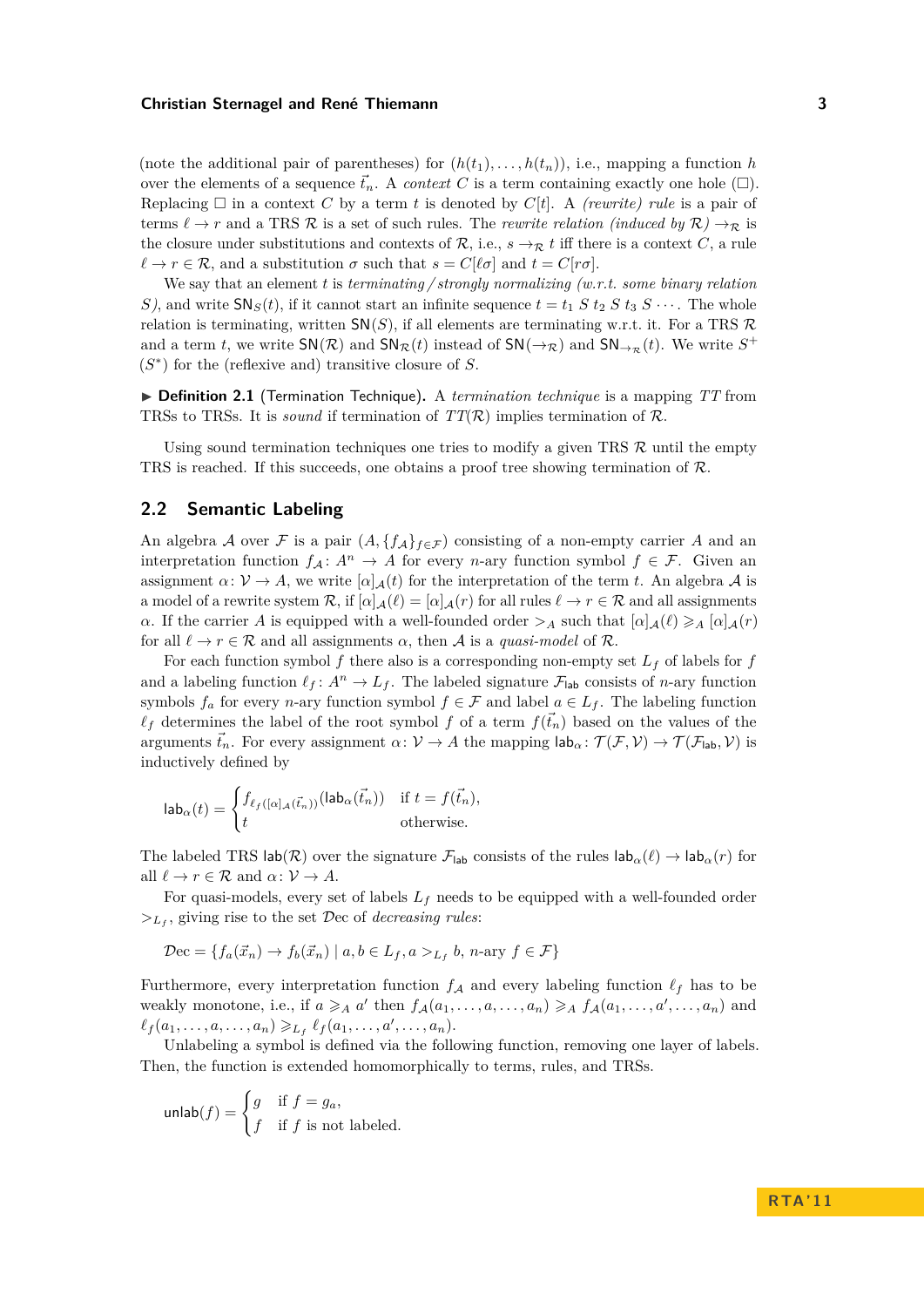In [\[19\]](#page-15-5), Zantema showed that labeled TRSs can simulate their unlabeled counterparts (corresponding to **[1](#page-3-1)** and **[2](#page-3-2)** in the following lemma; **[3](#page-3-3)** and **[4](#page-3-4)** are obvious).

- <span id="page-3-5"></span>**Lemma 2.2.** *Let*  $\mathcal{R}$  *be a TRS.A an algebra, and*  $\alpha$  *an arbitrary assignment.*
- <span id="page-3-1"></span>**1.** *If* A *is a model of* R *then*  $t \to \mathbb{R}$  *u implies*  $\textsf{lab}_{\alpha}(t) \to_{\textsf{lab}(\mathcal{R})} \textsf{lab}_{\alpha}(u)$ *.*
- <span id="page-3-2"></span>2. *If A is a quasi-model of*  $\mathcal R$  *then*  $t \to_{\mathcal R} u$  *implies*  $\textsf{lab}_{\alpha}(t) \to_{\textsf{lab}(\mathcal R) \cup \mathcal D \text{ec}}^{\textsf{L}} \textsf{lab}_{\alpha}(u)$ .
- <span id="page-3-3"></span>**3.**  $t \rightarrow_{\text{lab}(\mathcal{R})} u \text{ implies } \text{unlab}(t) \rightarrow_{\mathcal{R}} \text{unlab}(u).$
- <span id="page-3-4"></span>**4.**  $t \rightarrow_{\text{Dec}} u \text{ implies } \text{unlab}(t) = \text{unlab}(u).$

From Lemma [2.2](#page-3-5) we obtain that R is terminating if and only if  $\text{lab}(\mathcal{R})$  (∪ Dec) is terminating when  $A$  is a (quasi-)model of  $R$ . Completeness is achieved by unlabeling all terms in a possible infinite rewrite sequence of the labeled TRS. Soundness is proved by transforming a presupposed infinite rewrite sequence in R into an infinite rewrite sequence in  $\mathsf{lab}(\mathcal{R})$  (∪ Dec). This is done by applying the labeling function  $\mathsf{lab}_\alpha(\cdot)$  (for an arbitrary assignment  $\alpha$ ) to all terms in the infinite rewrite sequence of  $R$ . Hence, semantic labeling is sound and complete for termination (using models and quasi-models, respectively).

# <span id="page-3-0"></span>**3 Modular Semantic Labeling and Unlabeling**

One problem with semantic labeling is that the labeled system is usually large. Hence, termination provers such as AProVE [\[10\]](#page-15-6), Jambox [\[5\]](#page-15-10), Torpa [\[20\]](#page-15-11), and TPA [\[13\]](#page-15-12) perform labeling, then try to simplify the resulting TRS by sound termination techniques, and afterwards *unlabel* the TRS again, to continue on a small system. This poses two challenges:

- **1.** If labeling was performed using a quasi-model, then the decreasing rules are added. However, unlabeling a decreasing rule  $f_a(\vec{x}_n) \to f_b(\vec{x}_n)$  leads to the nonterminating rule  $f(\vec{x}_n) \rightarrow f(\vec{x}_n)$ . Hence, one has to remove the decreasing rules before unlabeling.
- **2.** Between labeling and unlabeling, arbitrary (sound) termination techniques may be applied. However, for unlabeling we want to remove the decreasing rules that are determined by the corresponding labeling step. Hence, unlabeling is not a modular technique that only takes a TRS as input. Instead, it relies on context information, namely the decreasing rules that have been used in the corresponding labeling step (which may occur several steps upwards in the termination proof).

Solving the first challenge is technically easy: just remove the decreasing rules before unlabeling. The only question is, whether it is always sound to remove the decreasing rules.

To handle the second challenge, we propose an implicit definition of decreasing rules.

<span id="page-3-6"></span>▶ **Definition 3.1** (Decreasing rules of a TRS). We define the *decreasing rules of a TRS* R as  $\mathcal{D}(\mathcal{R}) = \{ \ell \to r \in \mathcal{R} \mid \text{unlab}(\ell) = \text{unlab}(r) \land \ell \neq r \}.$  We further define the *unlabeled version of a TRS* as  $U(\mathcal{R}) = \text{unlab}(\mathcal{R} \setminus \mathcal{D}(\mathcal{R})).$ 

The condition  $\ell \neq r$  ensures that a labeled variant of an original rule is never decreasing. For example, if  $f(\vec{x}_n) \to f(\vec{x}_n)$  is a rule (and hence the original TRS is not terminating), then each labeled variant has the form  $f_a(\vec{x}_n) \to f_a(\vec{x}_n)$  for some  $a \in L_f$ . If we would consider such a rule as decreasing, we could transform a nonterminating TRS into a terminating one, using labeling and unlabeling.

<span id="page-3-7"></span>**Example 12.** Let  $L_f$  and  $>L_f$  be given for each symbol f to determine Dec. Then  $\mathcal{D}(\mathcal{D}ec) = \mathcal{D}ec$ ,  $\mathcal{D}(lab(\mathcal{R})) = \varnothing$ ,  $\mathcal{D}(lab(\mathcal{R}) \cup \mathcal{D}ec) = \mathcal{D}ec$ , and  $\mathcal{U}(lab(\mathcal{R}) \cup \mathcal{D}ec) = \mathcal{R}$ .

Now it is easy to define a modular version of unlabeling which does not require external knowledge about what the decreasing rules are.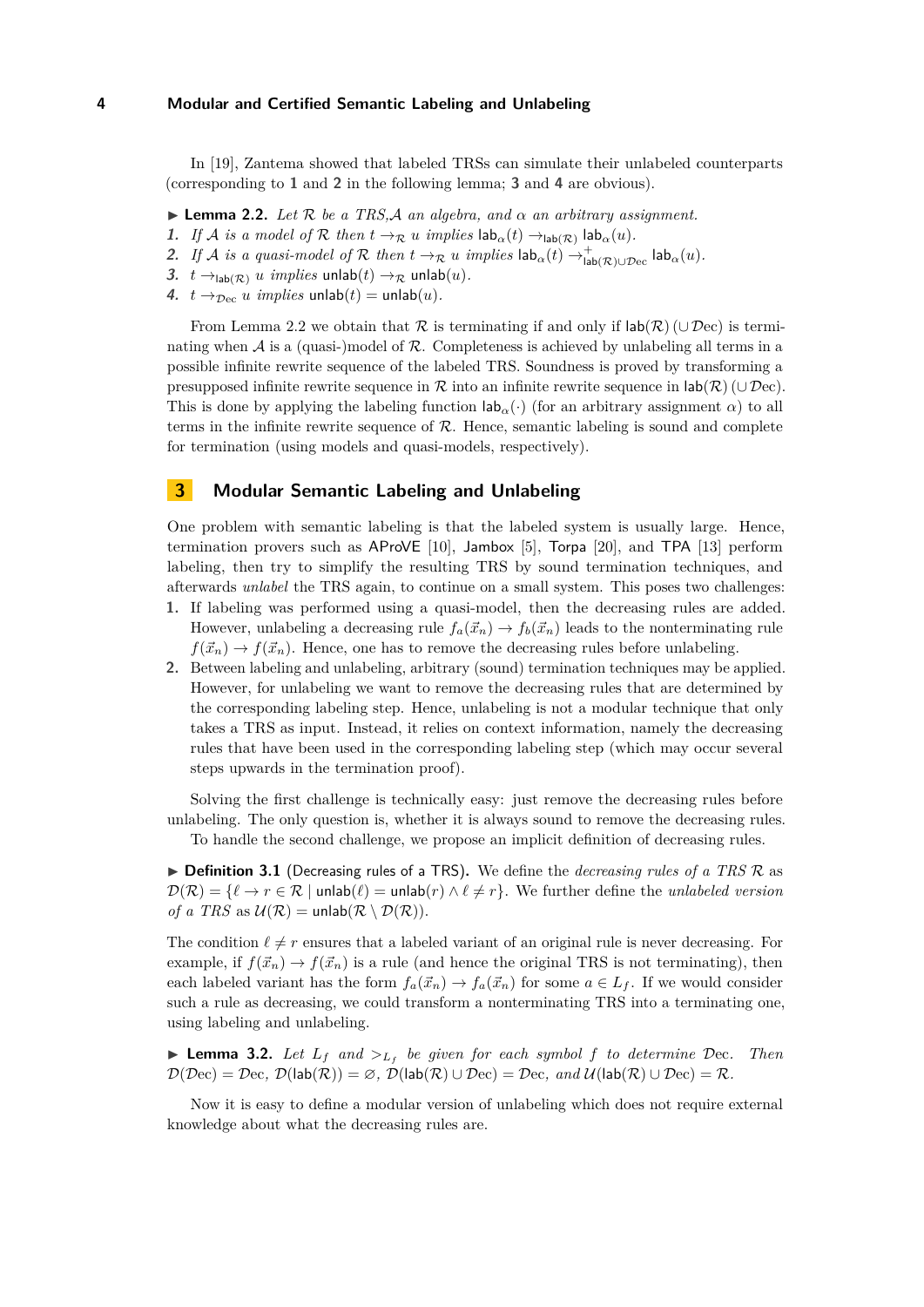I **Definition 3.3** (Unlabeling as modular termination technique)**.** The *unlabeling termination technique* replaces a TRS  $\mathcal{R}$  by  $\mathcal{U}(\mathcal{R})$ .

Hence, we solved the second challenge and made unlabeling into an independent technique which does not need any knowledge on the previous application of semantic labeling that introduced the decreasing rules. Thus, termination proofs can now use the following structure where no global information has to be passed around:

- **1.** Switch from  $\mathcal{R}$  to  $\mathsf{lab}(\mathcal{R})$  (  $\cup \mathcal{D}\text{ec}$ ).
- **2.** Modify  $\text{lab}(\mathcal{R})$  ( $\cup$   $\mathcal{D}$ ec) by sound termination techniques resulting in  $\mathcal{R}'$ .
- **3.** Unlabel  $\mathcal{R}'$  resulting in  $\mathcal{U}(\mathcal{R}')$ .

Although this approach is used in termination provers, it is unsound in general as not every sound termination technique may be used between labeling and unlabeling. This is illustrated by the following example.

<span id="page-4-1"></span>**► Example 3.4.** We start with the nonterminating TRS  $\mathcal{R} = \{f(a) \rightarrow f(b), b \rightarrow a\}$ . Then, we apply semantic labeling using the algebra  $A$  with  $A = \{0, 1\}$ , interpretations  $f_A(x) = 0$ ,  $a_A = 0$ ,  $b_A = 1$ ,  $L_f = A$ ,  $\ell_f(x) = x$ , and the standard order on the naturals. Note that A is a quasi-model of R. The resulting labeled TRS is  $\text{lab}(\mathcal{R}) \cup \mathcal{D}ec = \{f_0(a) \rightarrow$  $f_1(b), b \to a, f_1(x) \to f_0(x)$ . It is sound to replace  $\text{lab}(\mathcal{R}) \cup \mathcal{D}$ ec by the (nonterminating) TRS  $\mathcal{R}' = \{f_1(x) \to f_0(x), f_0(x) \to f_1(x)\}\$ . However, unlabeling  $\mathcal{R}'$  yields  $\mathcal{U}(\mathcal{R}') = \emptyset$  as both rules in  $\mathcal{R}'$  are decreasing according to Definition [3.1.](#page-3-6) Hence, some of the performed deductions were not sound. Since semantic labeling and the switch from  $\text{lab}(\mathcal{R}) \cup \mathcal{D}$ ec to  $\mathcal{R}'$ are sound, we obtain that unlabeling via  $\mathcal U$  is unsound.

The problematic step when unlabeling, i.e., when switching from  $\mathcal R$  to  $\mathcal U(\mathcal R) = \text{unlab}(\mathcal R)$  $\mathcal{D}(\mathcal{R})$ , is the removal of the decreasing rules. If the decreasing rules are the only source of nontermination, then this removal is unsound. However, the decreasing rules Dec that are obtained from semantic labeling are always terminating. Thus, after labeling we have to prove termination of the labeled system including the decreasing rules, but we may assume that the decreasing rules are terminating. If we know that the decreasing rules are terminating, then unlabeling by  $U$  is sound. We obtain the following structure of termination proofs:

- **1.** Initially we have to prove  $\mathsf{SN}(\mathcal{R})$ .
- **2.** After labeling, we have to prove  $SN(\mathcal{D}(\mathcal{R}')) \Longrightarrow SN(\mathcal{R}')$  for  $\mathcal{R}' = \text{lab}(\mathcal{R}) \cup \mathcal{D}$ ec.
- **3.** Then, we modify  $\mathcal{R}'$  to  $\mathcal{R}''$  with  $SN(\mathcal{D}(\mathcal{R}'')) \Longrightarrow SN(\mathcal{R}'')$  implies  $SN(\mathcal{D}(\mathcal{R}')) \Longrightarrow SN(\mathcal{R}'.$
- **4.** Finally, we unlabel  $\mathcal{R}''$  resulting in  $\mathcal{U}(\mathcal{R}'')$  and have to prove  $\mathsf{SN}(\mathcal{U}(\mathcal{R}''))$ .

This approach works fine for termination proofs where semantic labeling is not nested. However, we are aware of termination proofs where labeling is applied in a nested way.

<span id="page-4-2"></span>► Example 3.5. Consider the TRS Gebhardt\_06/16 from the TPDB. During the 2008 termination competition, Jambox proved termination of this TRS, applying the following steps: labeling - labeling - labeling - polynomial order - unlabeling - four applications of polynomial orders - unlabeling - unlabeling.<sup>3</sup>

To support this kind of proof we define the following variant of strong normalization.

<span id="page-4-0"></span> $\triangleright$  **Definition 3.6.** An *extended termination problem* is a pair  $(\mathcal{R}, n)$  consisting of a TRS  $\mathcal{R}$ and a number  $n \in \mathbb{N}$ . An extended problem  $(\mathcal{R}, n)$  is *strongly normalizing*  $(SN(\mathcal{R}, n))$  iff

$$
(\forall m < n. \mathsf{SN}(\mathcal{D}(\mathcal{U}^m(\mathcal{R})))) \implies \mathsf{SN}(\mathcal{R}).
$$

 $3$  See <http://termcomp.uibk.ac.at/termcomp/competition/resultDetail.seam?resultId=27220>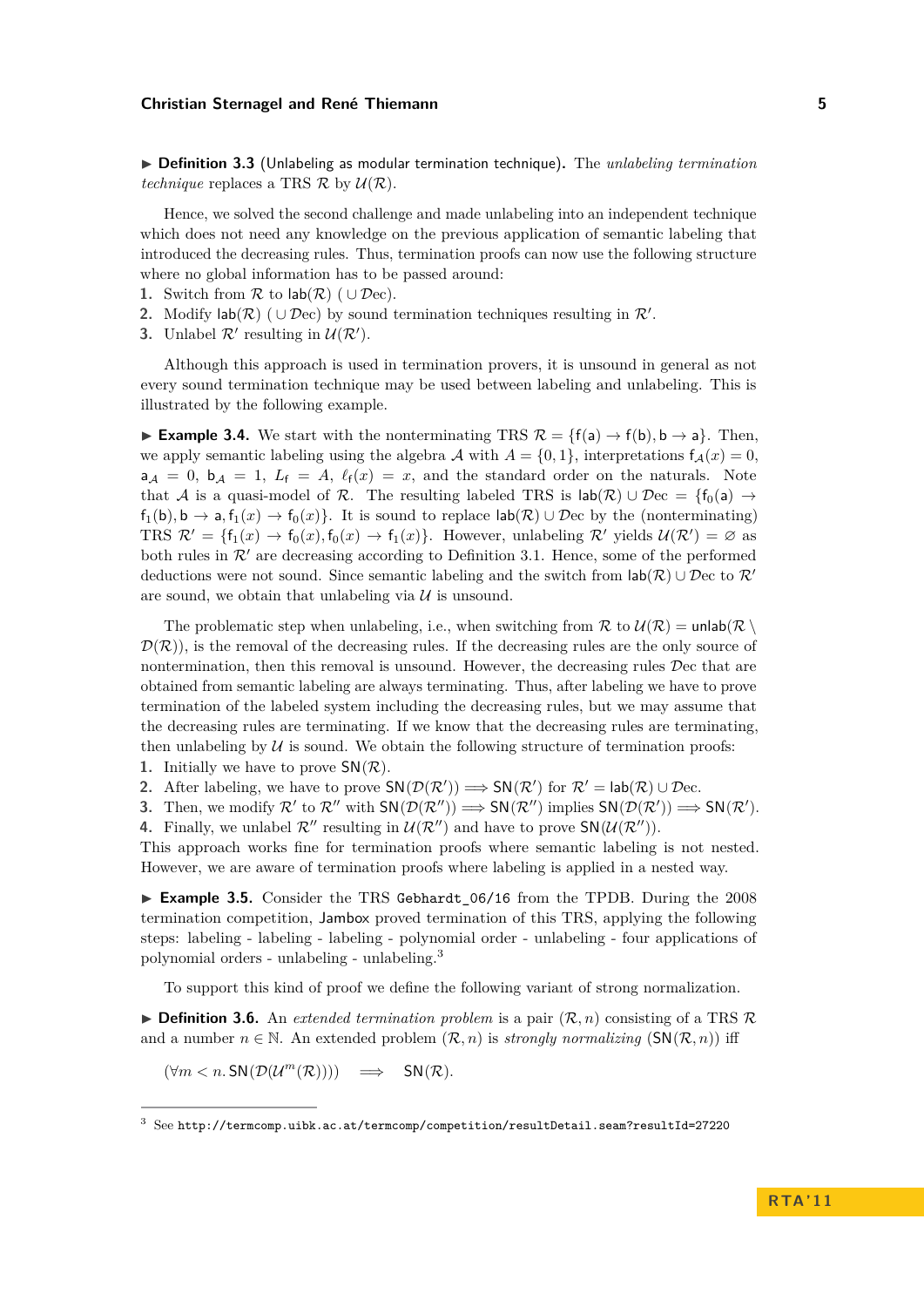An *extended termination technique* is a mapping *xTT* from extended termination problems to extended termination problems. It is *sound* iff  $SN(xTT(\mathcal{R}, n))$  implies  $SN(\mathcal{R}, n)$ .

The number *n* in an extended termination problem  $(\mathcal{R}, n)$  describes how often we can assume that the decreasing rules are terminating, and hence, it tells us how often we can delete the decreasing rules during unlabeling. The following lemma provides the link between both variants of strong normalization.

<span id="page-5-1"></span><span id="page-5-0"></span> $\blacktriangleright$  **Lemma 3.7.** 1.  $SN(\mathcal{R})$  *iff*  $SN(\mathcal{R}, 0)$ *.* **2.** *If* SN(R) *then* SN(R*, n*)*.*

▶ Lemma 3.8 (Extended Unlabeling). *Extended unlabeling is sound where* 

 $\mathcal{U}(\mathcal{R}, n) = \begin{cases} (\mathcal{U}(\mathcal{R}), n-1) & \text{if } n > 0, \end{cases}$  $(\text{unlab}(\mathcal{R}), 0)$  *otherwise.* 

**Proof.** We only consider the interesting case where  $n > 0$ . So, we have to show  $\mathsf{SN}(\mathcal{R}, n)$ under the first assumption  $SN(\mathcal{U}(\mathcal{R}), n-1)$ . To prove  $SN(\mathcal{R}, n)$ , we have to prove  $SN(\mathcal{R})$ under the second assumption  $\forall m < n$ .  $\text{SN}(\mathcal{D}(\mathcal{U}^m(\mathcal{R})))$ . Since  $n > 0$  we can choose  $m = 0$ and obtain  $SN(\mathcal{D}(\mathcal{R}))$ .

To show  $\mathsf{SN}(\mathcal{R})$  we assume that there is an infinite  $\rightarrow_{\mathcal{R}}$ -derivation  $t_1 \rightarrow_{\mathcal{R}} t_2 \rightarrow_{\mathcal{R}} \cdots$ and obtain a contradiction. The infinite derivation is also an infinite  $\to_{\mathcal{R}\setminus\mathcal{D}(\mathcal{R})}\cup\to_{\mathcal{D}(\mathcal{R})}$ derivation. Since  $\mathcal{D}(\mathcal{R})$  is terminating, we know that there are infinitely many *i* with  $t_i{\to}_{{\cal R}\setminus {\cal D}({\cal R})} t_{i+1}.$  Hence unlab $(t_i)\to_{\cal U({\cal R})}$  unlab $(t_{i+1})$  for all these  $i$  as  ${\cal U({\cal R})}=$  unlab $({\cal R}\setminus {\cal D({\cal R})}).$ Moreover, for all *i* where  $t_i \to_{\mathcal{D}(\mathcal{R})} t_{i+1}$ , we know that  $\mathsf{unlab}(t_i) \to_{\mathsf{unlab}(\mathcal{D}(\mathcal{R}))} \mathsf{unlab}(t_{i+1})$ and hence,  $\text{unlab}(t_i) = \text{unlab}(t_{i+1})$  since every rule in  $\text{unlab}(\mathcal{D}(\mathcal{R}))$  has the same left- and right-hand side. Thus, we have constructed an infinite derivation for  $\mathcal{U}(\mathcal{R})$  proving that  $\mathsf{SN}(\mathcal{U}(\mathcal{R}))$  does not hold. Together with the assumption  $\mathsf{SN}(\mathcal{U}(\mathcal{R}), n-1)$ , we obtain that  $\forall m < n - 1$ . SN( $\mathcal{D}(\mathcal{U}^m(\mathcal{U}(\mathcal{R}))))$  does not hold (by Definition [3.6\)](#page-4-0). Hence, there is some  $m < n - 1$  such that  $\mathsf{SN}(\mathcal{D}(\mathcal{U}^{m+1}(\mathcal{R})))$  does not hold. Now, using the second assumption and  $m + 1 < n$  we obtain  $\mathsf{SN}(\mathcal{D}(\mathcal{U}^{m+1}(\mathcal{R})))$ , providing the required contradiction.

<span id="page-5-2"></span>▶ Lemma 3.9 (Extended Semantic Labeling). Semantic labeling is sound as extended termi*nation technique: Whenever we can switch from* R *to* lab(R) ( ∪ Dec) *via semantic labeling, then it is sound to switch from*  $(\mathcal{R}, n)$  *to*  $(\text{lab}(\mathcal{R}) \cup \mathcal{D}ec), n + 1)$ *.* 

**Proof.** Note that models are just a special case of quasi-models as already observed in [\[19\]](#page-15-5). Hence, we only consider quasi-models in the proof. So, assuming  $SN(\text{lab}(\mathcal{R}) \cup \mathcal{D}ec, n+1)$ we have to prove  $\mathsf{SN}(\mathcal{R}, n)$ . To show the latter, we may assume  $\forall m < n$ .  $\mathsf{SN}(\mathcal{D}(\mathcal{U}^m(\mathcal{R})))$ and have to prove  $SN(\mathcal{R})$ . We do so by assuming that there is an infinite  $\mathcal{R}$ -derivation  $t_1 \rightarrow_{\mathcal{R}} t_2 \rightarrow_{\mathcal{R}} \cdots$  and deriving a contradiction. As we have a quasi-model we know that  $\mathsf{lab}_\alpha(t_1) \to_{\mathsf{lab}(\mathcal{R}) \cup \mathcal{D}\text{ec}}^+$  lab $_\alpha(t_2) \to_{\mathsf{lab}(\mathcal{R}) \cup \mathcal{D}\text{ec}}^+$  · · · is an infinite  $\mathsf{lab}(\mathcal{R}) \cup \mathcal{D}\text{ec-derivation}$ , showing that  $\mathsf{SN}(\mathsf{lab}(\mathcal{R}) \cup \mathcal{D}\mathsf{ec})$  does not hold. By the conditions of semantic labeling, we further know  $\mathsf{SN}(\mathcal{D}\text{ec})$ . Using  $\mathsf{SN}(\mathsf{lab}(\mathcal{R}) \cup \mathcal{D}\text{ec}, n+1)$  we conclude that  $\forall m \leq n+1$ 1.  $\mathsf{SN}(\mathcal{D}(\mathcal{U}^m(\mathsf{lab}(\mathcal{R})\cup \mathcal{D}\mathrm{ec})))$  does not hold. Hence there is some  $m < n+1$  such that  $\mathsf{SN}(\mathcal{D}(\mathcal{U}^m(\mathsf{lab}(\mathcal{R})\cup\mathcal{D}\mathrm{ec})))$  does not hold. If  $m=0$  then by Lemma [3.2](#page-3-7) we know that  $\mathcal{D}(\mathcal{U}^m(\textsf{lab}(\mathcal{R}) \cup \mathcal{D}\text{ec})) = \mathcal{D}(\textsf{lab}(\mathcal{R}) \cup \mathcal{D}\text{ec}) = \mathcal{D}\text{ec}$ , and thus  $\mathsf{SN}(\mathcal{D}\text{ec})$  does not hold, a contradiction. Otherwise,  $m = m' + 1$  for some  $m'$  where  $m' < n$ . Together with  $\forall m \leq n$ . SN( $\mathcal{D}(\mathcal{U}^m(\mathcal{R})))$ , we obtain SN( $\mathcal{D}(\mathcal{U}^{m'}(\mathcal{R})))$ . On the other hand, we know that  $\mathsf{SN}(\mathcal{D}(\mathcal{U}^{m'+1}(\mathsf{lab}(\mathcal{R})\cup\mathcal{D}\mathrm{ec})))$  does not hold. This again leads to a contradiction since  $\mathcal{D}(\mathcal{U}^{m'+1}(\textsf{lab}(\mathcal{R}) \cup \mathcal{D}\textup{ec})) = \mathcal{D}(\mathcal{U}^{m'}(\mathcal{U}(\textsf{lab}(\mathcal{R}) \cup \mathcal{D}\textup{ec}))) = \mathcal{D}(\mathcal{U}^{m'}(\mathcal{R}))$  by Lemma [3.2.](#page-3-7)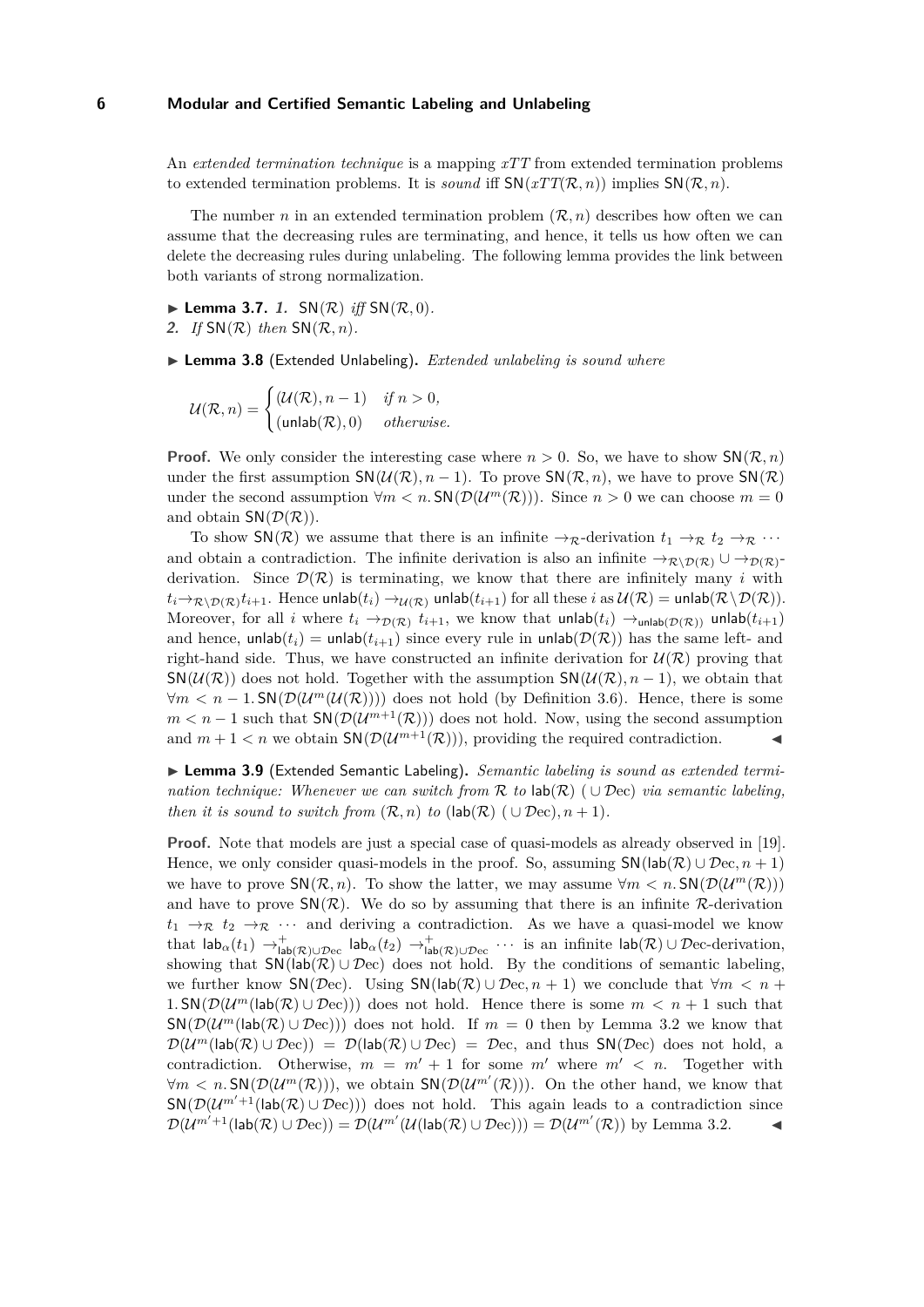The previous two lemmas show that labeling and unlabeling can be performed as independent techniques on extended termination problems.

The question remains how to integrate other existing termination techniques, i.e., which techniques may be applied between labeling and unlabeling. Here, we consider two variants.

 $\triangleright$  **Definition 3.10** (Lift). Let *TT* be some termination technique. Then lift(*TT*) and lift<sub>0</sub>(*TT*) are extended termination techniques where lift(*TT*)( $\mathcal{R}, n$ ) = (*TT*( $\mathcal{R}$ )*, n*) and  $\text{lift}_0(TT)(\mathcal{R}, n) = (TT(\mathcal{R}), 0).$ 

In principle lift(*TT*) is preferable, since it does not change *n*, allowing to remove the decreasing rules when unlabeling (which is not possible using lift<sub>0</sub>( $TT$ )). However, in general the fact that  $TT$  is sound does not imply that lift $(TT)$  is sound. This can easily be seen by reusing Example [3.4](#page-4-1) where the extended termination problem  $(\mathcal{R}, 0)$  is transformed to  $(lab(\mathcal{R}) \cup \mathcal{D}ec, 1)$  by semantic labeling, then to  $(\mathcal{R}', 1)$  using lift(*TT*) for the unnamed sound termination technique *TT* in Example [3.4,](#page-4-1) and then to  $(\emptyset, 0)$  by unlabeling. Since this establishes a complete termination proof for the nonterminating TRS  $\mathcal{R}$ , and since labeling and unlabeling are sound, we know that lift(*TT*) is unsound.

Since we cannot always use lift(*TT*), we give three different approaches to use termination techniques as extended termination techniques (in order of preference):

- **1.** Identify a (hopefully large) class of termination techniques *TT* for which soundness of *TT* implies soundness of lift(*TT*).
- **2.** Perform a direct proof that lift(*TT*) is sound as extended termination technique.
- <span id="page-6-0"></span>**3.** Use lift<sub>0</sub>( $TT$ ) for any sound termination technique  $TT$ .

We first prove soundness of approach **[3](#page-6-0)**.

 $\blacktriangleright$  **Lemma 3.11.** *If TT is sound then* lift<sub>0</sub>(*TT*) *is sound.* 

**Proof.** We have to prove that  $SN(TT(\mathcal{R}), 0)$  implies  $SN(\mathcal{R}, n)$ . So, assume  $SN(TT(\mathcal{R}), 0)$ . Hence,  $SN(TT(\mathcal{R}))$  using Lemma [3.7\(](#page-0-0)[1](#page-5-0)). As TT is sound, we conclude  $SN(\mathcal{R})$  and this implies  $SN(\mathcal{R}, n)$  by Lemma [3.7\(](#page-0-0)[2](#page-5-1)).

We start to prove soundness of lift(*TT*) for some sound termination technique *TT* in order to detect where the problem is. To prove soundness, we have to show that  $SN(TT(\mathcal{R}), n)$ implies  $\mathsf{SN}(\mathcal{R}, n)$ . Thus, assume  $\mathsf{SN}(TT(\mathcal{R}), n)$ . To prove  $\mathsf{SN}(\mathcal{R}, n)$  we may assume that  $\forall m \leq n$ . SN( $\mathcal{D}(\mathcal{U}^m(\mathcal{R}))$ ) and have to prove SN( $\mathcal{R}$ ). Since TT is sound, it suffices to prove  $\mathsf{SN}(TT(\mathcal{R}))$ . To this end, it suffices to show  $\forall m < n$ .  $\mathsf{SN}(D(\mathcal{U}^m(TT(\mathcal{R}))))$  by using  $SN(TT(\mathcal{R}), n)$ . Hence, the only missing step is to conclude

<span id="page-6-1"></span> $SN(\mathcal{D}(\mathcal{U}^m(\mathcal{R}))) \implies SN(\mathcal{D}(\mathcal{U}^m(TT(\mathcal{R}))))$ . (\*)

<span id="page-6-2"></span> $\blacktriangleright$  **Lemma 3.12.** *If TT is sound and if*  $(\star)$  *is satisfied for all m, then* lift(*TT*) *is sound.* 

A sufficient condition to ensure ( $\star$ ) is to demand that  $TT(\mathcal{R}) \subseteq \mathcal{R}$  as unlab,  $\mathcal{D}$ , and  $\mathcal{U}$ are monotone w.r.t. set inclusion. Hence, all techniques that remove rules like rule removal via reduction pairs, or (RFC) matchbounds [\[7,](#page-15-13) [14\]](#page-15-14) can safely be used between labeling and unlabeling. However, this excludes techniques like the flat context closure which is required for root-labeling.

**Definition 3.13** (Root-Labeling). Let R be a TRS over the signature F. Let  $\mathcal{A}_F$  be an algebra with carrier F. Moreover, for every *n*-ary  $f \in \mathcal{F}$ , we fix the interpretation function  $f_{\mathcal{A}_{\mathcal{F}}}(\vec{x}_n) = f$ , the set of labels  $L_f = \mathcal{F}^n$ , and the labeling function  $\ell_f(\vec{x}_n) = (\vec{x}_n)$ .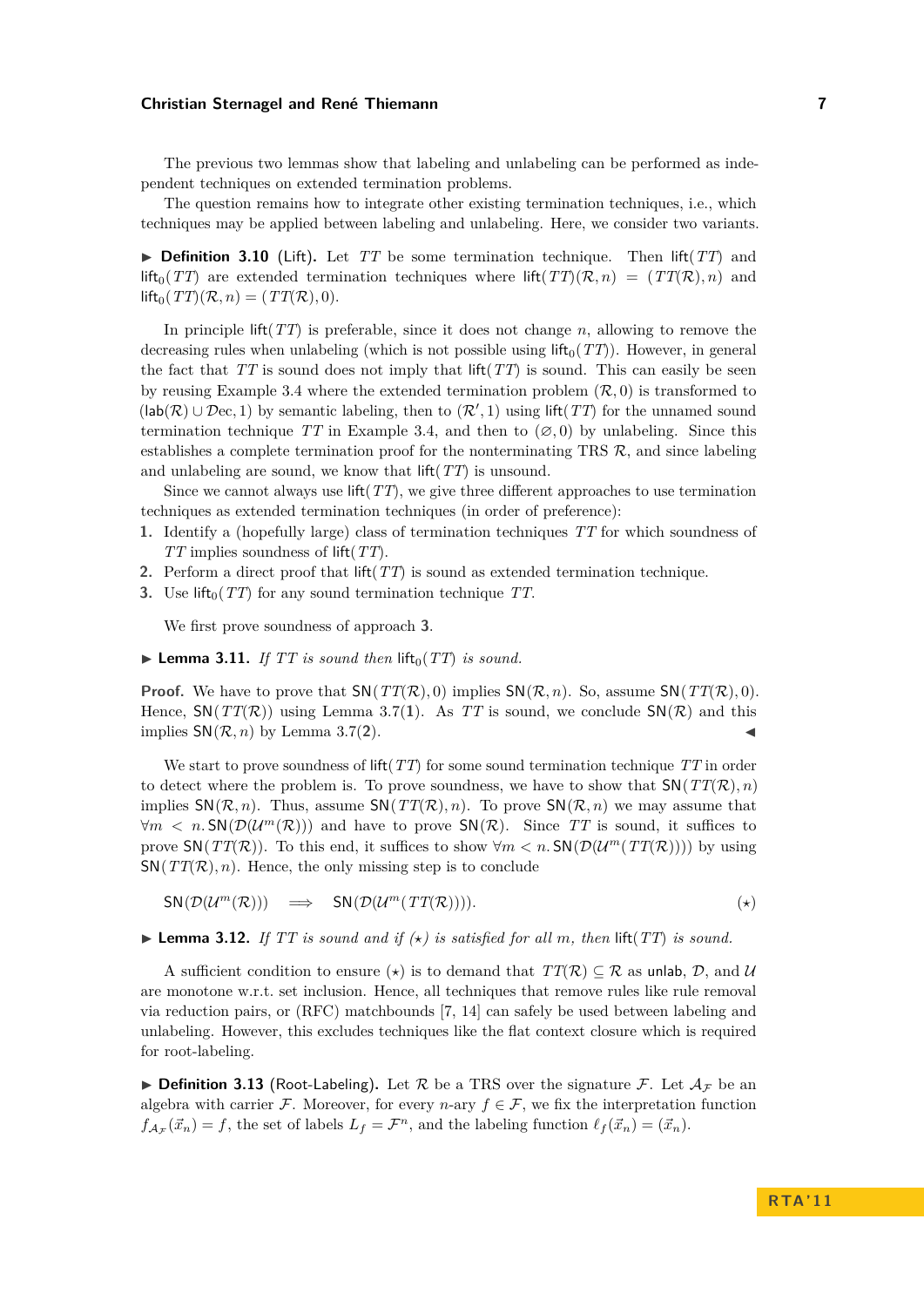Note that root-labeling is just a specific instantiation of general semantic labeling with models. Hence, it is sound whenever  $\mathcal{A}_\mathcal{F}$  is a model of  $\mathcal{R}$ . However, in general  $\mathcal{A}_\mathcal{F}$  does not constitute a model of  $\mathcal{R}$ . Hence, a transformation technique was introduced that modifies  $\mathcal{R}$ in a way that  $A_{\mathcal{F}}$  always is a model of the result: the *closure under flat contexts*.

▶ **Definition 3.14** (Flat Context Closure). For an *n*-ary symbol *f*, the *flat context for the <i>i*-th *argument* is  $\mathcal{FC}^{i}(f) = f(x_1, \ldots, x_{i-1}, \Box, x_{i+1}, \ldots, x_n)$ , where all the  $x_j$  are fresh variables. The set of *flat contexts over* F is defined by  $\mathcal{FC}(\mathcal{F}) = {\mathcal{FC}^i(f) \mid n\text{-ary } f \in \mathcal{F}, 1 \leq i \leq n}.$ The *closure under flat contexts of a TRS* R *w.r.t. the signature* F is given by

$$
\mathcal{FC}_{\mathcal{F}}(\mathcal{R}) = \{ C[\ell] \to C[r] \mid C \in \mathcal{FC}(\mathcal{F}), \ell \to r \in \mathcal{R}_{a} \} \cup (\mathcal{R} \setminus \mathcal{R}_{a})
$$

where  $\mathcal{R}_{a}$  denotes those rules of  $\mathcal{R}$ , for which the root of the left-hand side and the root of the right-hand side differ.

Since Jambox applies root-labeling recursively (the labeling in Example [3.5](#page-4-2) is rootlabeling), we definitely would like to aim at a larger class of termination techniques than those which satisfy  $TT(\mathcal{R}) \subseteq \mathcal{R}$ . A natural extension would be to use the weaker condition  $\rightarrow_{TT(\mathcal{R})} \subseteq \rightarrow_{\mathcal{R}}$ . Then, also root-labeling together with the closure under flat contexts would be supported. Unfortunately,  $\rightarrow_{TT(\mathcal{R})} \subseteq \rightarrow_{\mathcal{R}}$  does not imply  $\rightarrow_{\mathcal{D}(\mathcal{U}^m(TT(\mathcal{R})))} \subseteq \rightarrow_{\mathcal{D}(\mathcal{U}^m(\mathcal{R}))}$ and thus, does not imply  $(\star)$ . Moreover, in the following example we show that even if  $TT$  is sound and  $\rightarrow_{TT(\mathcal{R})} \subseteq \rightarrow_{\mathcal{R}}$  then soundness of lift(*TT*) cannot be guaranteed.

► **Example 3.15.** Consider the TRS  $\mathcal{R} = \{f_1(x) \to f_0(a), f_0(x) \to f_1(x)\}\.$  Let *TT* be the termination technique that replaces  $\mathcal{R}$  by  $\mathcal{R}' = \{f_1(a) \to f_0(a), f_0(x) \to f_1(x)\}\.$  Then, TT is sound as  $\mathcal{R}'$  is not terminating. Moreover,  $\rightarrow_{\mathcal{R}'} \subseteq \rightarrow_{\mathcal{R}}$ . Nevertheless, lift(*TT*) is unsound, since it would replace  $(R, 1)$  by  $(R', 1)$ . That this replacement is unsound can be seen as follows:  $\mathsf{SN}(\mathcal{R},1)$  does not hold since  $\mathcal R$  is not terminating but the decreasing rules of  $\mathcal R$  (i.e.,  $\mathcal{D}(\mathcal{R}) = \{f_0(x) \to f_1(x)\}\$  are terminating. However,  $\mathsf{SN}(\mathcal{R}', 1)$  is satisfied as  $\mathcal{D}(\mathcal{R}') = \mathcal{R}'$ and hence termination of  $\mathcal{D}(\mathcal{R}')$  implies termination of  $\mathcal{R}'$ .

We have seen that requiring  $TT(\mathcal{R}) \subseteq \mathcal{R}$  is too restrictive to allow root-labeling. But only requiring  $\rightarrow_{TT(\mathcal{R})} \subseteq \rightarrow_{\mathcal{R}}$  is unsound. However, there is another condition which is weaker than set inclusion, implies soundness, *and* allows the application of flat context closures.

**► Definition 3.16.** The *context subset relation*  $\subseteq_c$  is defined as

 $\mathcal{R} \subseteq_c \mathcal{S}$  iff  $\forall \ell \to r \in \mathcal{R}$ .  $\exists C, \ell' \to r' \in \mathcal{S}$ .  $\ell = C[\ell'] \wedge r = C[r']$ .

- I **Lemma 3.17. 1.** R ⊆ S *implies* R ⊆*<sup>c</sup>* S
- <span id="page-7-1"></span>2.  $\mathcal{R} \subseteq_c \mathcal{S}$  *implies*  $\rightarrow_{\mathcal{R}} \subseteq \rightarrow_{\mathcal{S}}$
- <span id="page-7-0"></span>**3.**  $\mathcal{R} \subseteq_c \mathcal{S}$  *implies*  $\mathcal{D}(\mathcal{R}) \subseteq_c \mathcal{D}(\mathcal{S})$  *and*  $\mathcal{U}(\mathcal{R}) \subseteq_c \mathcal{U}(\mathcal{S})$
- <span id="page-7-2"></span>**4.** *If TT is sound and* ∀R. *TT*( $\mathcal{R}$ ) ⊆<sub>*c*</sub>  $\mathcal{R}$  *then* lift(*TT*) *is sound*

**Proof. 1.** To show  $\mathcal{R} \subseteq_c \mathcal{S}$ , let  $\ell \to r \in \mathcal{R}$ . Using  $\mathcal{R} \subseteq \mathcal{S}$  we know that  $\ell \to r \in \mathcal{S}$ . Hence,  $\exists C, \ell' \to r' \in \mathcal{S}.\ell = C[\ell'] \land r = C[r']$  by choosing  $C = \square$  and  $\ell' \to r' = \ell \to r$ .

- **2.** Assume  $t = D[\ell \sigma] \rightarrow \mathbb{R}$   $D[r\sigma] = s$  using some rule  $\ell \rightarrow r \in \mathbb{R}$ . As  $\mathbb{R} \subseteq_c \mathcal{S}$ , we obtain *C* and  $\ell' \to r' \in S$  such that  $\ell = C[\ell']$  and  $r = C[r']$ . Hence,  $t = D[\ell \sigma] = D[C[\ell']\sigma] =$  $D[C\sigma[\ell'\sigma]] \rightarrow_S D[C\sigma[r'\sigma]] = D[C[r']\sigma] = D[r\sigma] = s.$
- **3.** We first show  $\mathcal{D}(\mathcal{R}) \subseteq_c \mathcal{D}(\mathcal{S})$ . So, let  $\ell \to r \in \mathcal{D}(\mathcal{R})$ . Hence,  $\ell \to r \in \mathcal{R}$ , unlab $(\ell)$  = unlab(*r*) and  $\ell \neq r$ . Using  $\mathcal{R} \subseteq_c \mathcal{S}$  we obtain *C* and  $\ell' \to r' \in \mathcal{S}$  such that  $\ell = C[\ell']$  and  $r =$  $C[r']$ . Thus, unlab $(C)$ [unlab $(\ell')$ ] = unlab $(C[\ell'])$  = unlab $(\ell)$  = unlab $(r)$  = unlab $(C[r'])$  =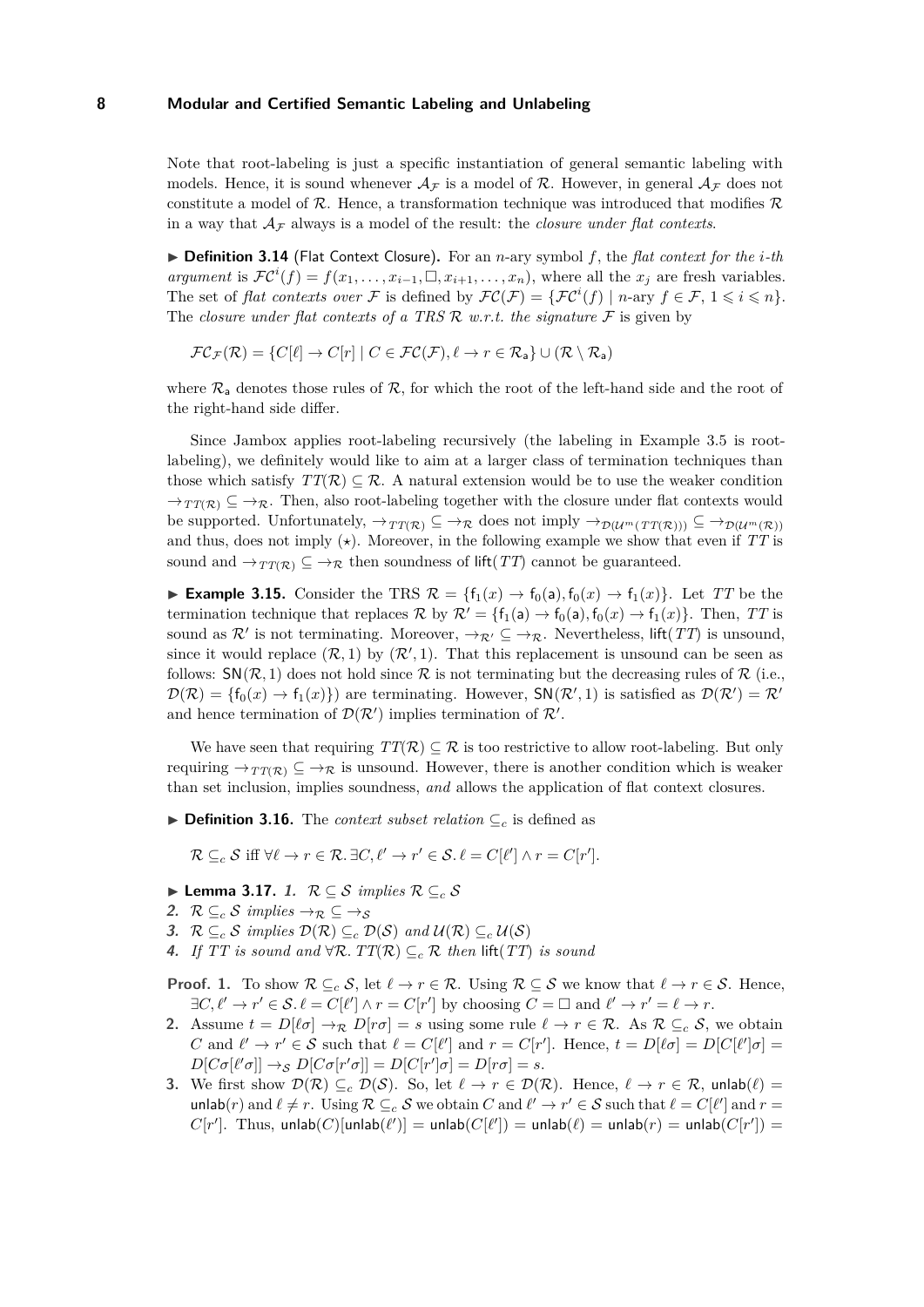$\text{unlab}(C)[\text{unlab}(r')]$  shows that  $\text{unlab}(\ell') = \text{unlab}(r')$ . Similarly,  $C[\ell'] = \ell \neq r = C[r']$ implies  $\ell' \neq r'$ . So,  $\ell' \to r' \in \mathcal{D}(\mathcal{S})$  and thus,  $\exists C, \ell' \to r' \in \mathcal{D}(\mathcal{S})$ .  $\ell = C[\ell'] \land r = C[r']$ . Now let us show  $\mathcal{U}(\mathcal{R}) = \text{unlab}(\mathcal{R} \setminus \mathcal{D}(\mathcal{R})) \subseteq_c \text{unlab}(\mathcal{S} \setminus \mathcal{D}(\mathcal{S})) = \mathcal{U}(\mathcal{S})$ . This property is the crucial part, since potentially we remove less rules from  $R$  than from  $S$ . Assume unlab $(\ell) \rightarrow$ unlab(*r*) ∈  $U(\mathcal{R})$ , i.e.,  $\ell \to r \in \mathcal{R}$  and unlab( $\ell$ )  $\neq$  unlab(*r*)  $\lor$   $\ell = r$ . As  $\mathcal{R} \subseteq_c \mathcal{S}$  we obtain *C* and  $\ell' \to r' \in S$  such that  $\ell = C[\ell']$  and  $r = C[r']$ . Hence, unlab $(\ell) = \text{unlab}(C[\ell']) =$  $\text{unlab}(C)$ [unlab $(\ell')$ ] and  $\text{unlab}(r) = \text{unlab}(C[r']) = \text{unlab}(C)$ [unlab $(r')$ ]. Thus, we can  $\text{simplicity unlab}(\ell) \neq \text{unlab}(r) \lor \ell = r \text{ to unlab}(C)[\text{unlab}(\ell')] \neq \text{unlab}(C)[\text{unlab}(r')] \lor C[\ell'] = 0$  $C[r']$  and further to unlab $(\ell') \neq$  unlab $(r') \vee \ell' = r'$ . Using  $\ell' \to r' \in S$  this shows that  $\ell' \to r' \in S \setminus \mathcal{D}(S)$  and thus, unlab $(\ell') \to \text{unlab}(r') \in \mathcal{U}(S)$ . By choosing the context unlab(*C*) and the rule unlab( $\ell'$ ) → unlab( $r'$ ) we have finally shown that  $\exists C, \ell' \rightarrow r' \in$  $\mathcal{U}(\mathcal{S})$ . unlab $(\ell) = C[\ell'] \wedge \mathsf{unlab}(r) = C[r']$ .

- **4.** By Lemma [3.12](#page-6-2) we only have to prove  $(\star)$ . Using  $TT(\mathcal{R}) \subseteq_c \mathcal{R}$  and **[3](#page-7-0)** one can show that  $\mathcal{U}^m(TT(\mathcal{R})) \subseteq_c \mathcal{U}^m(\mathcal{R})$  by induction on *m*. Using [3](#page-7-0) again, we conclude  $\mathcal{D}(\mathcal{U}^m(TT(\mathcal{R})))$  $\subseteq_c \mathcal{D}(\mathcal{U}^m(\mathcal{R}))$  and thus,  $\to_{\mathcal{D}(\mathcal{U}^m(T(\mathcal{R})))} \subseteq \to_{\mathcal{D}(\mathcal{U}^m(\mathcal{R}))}$  by [2](#page-7-1). Then  $(\star)$  immediately follows.  $\triangleleft$
- $\triangleright$  **Corollary 3.18.** Let R be a TRS over the signature F. Then lift( $FC_{\mathcal{F}}$ ) is sound.

**Proof.** It was shown in [\[16\]](#page-15-15) that  $FC_F$  is sound for TRSs. Furthermore,  $FC_F(\mathcal{R}) \subseteq_c \mathcal{R}$  by definition of  $\mathcal{FC}(\mathcal{F})$  and thus, by Lemma [3.17\(](#page-0-0)[4](#page-7-2)), lift( $\mathcal{FC}_\mathcal{F}$ ) is sound, too.

Note that several termination techniques *TT* satisfy  $TT(\mathcal{R}) \subseteq_c \mathcal{R}$  and hence, can be used between labeling and unlabeling. However, there are still some techniques which do not satisfy this requirement. Examples would be string reversal and uncurrying [\[11\]](#page-15-16).

Of course, it is possible to use lift<sub>0</sub> $(TT)$ , however, for string reversal also a direct soundness proof can be performed to show that lifting string reversal is sound.

 $\triangleright$  **Theorem 3.19.** Let TT be the technique of string reversal where  $TT(\mathcal{R}) = \text{rev}(\mathcal{R})$ , if R is *a string rewrite system, and*  $TT(\mathcal{R}) = \mathcal{R}$ , *otherwise. Then* lift(*TT*) *is sound.* 

**Proof.** By Lemma [3.12](#page-6-2) we just have to prove  $(\star)$ , i.e., we have to show for all m that  $\mathsf{SN}(\mathcal{D}(\mathcal{U}^m(\mathcal{R})))$  implies  $\mathsf{SN}(\mathcal{D}(\mathcal{U}^m(\mathsf{rev}(\mathcal{R}))))$ . To this end, we have proven that reversing can be commuted with both D and U:  $rev(\mathcal{D}(\mathcal{R})) = \mathcal{D}(rev(\mathcal{R}))$  and  $rev(\mathcal{U}(\mathcal{R})) = \mathcal{U}(rev(\mathcal{R}))$ . Hence,  $rev(\mathcal{D}(\mathcal{U}^m(\mathcal{R}))) = \mathcal{D}(\mathcal{U}^m(rev(\mathcal{R})))$ . This completes the proof: since string reversal is complete, we know that termination of  $\mathcal{D}(\mathcal{U}^m(\mathcal{R}))$  implies termination of  $rev(\mathcal{D}(\mathcal{U}^m(\mathcal{R})))$ and therefore, also of  $\mathcal{D}(\mathcal{U}^m(\text{rev}(\mathcal{R})))$ .

To summarize, we can now certify termination proofs where labeling and unlabeling are modular techniques (and hence, can be applied recursively), and where all supported techniques of CeTA (except uncurrying) can be used between labeling and unlabeling.

An easy alternative to our extended termination techniques would be the use of relative rewriting. The obvious idea is to add the decreasing rules as relative rules when performing semantic labeling. In this way, unlabeling would directly be modular and sound, since one can always remove relative rules where both sides of the rule are identical. This alternative is used in the independent and unpublished formalization of semantic labeling in the CoLoR library. The main problem with this alternative is that some techniques like RFC matchbounds can be used in our framework, but not in combination with relative rewriting in general (during the termination competition in 2010 a tool has been disqualified for giving a wrong answer for a relative termination problem; the reason was the use of RFC matchbounds). For a further discussion on matchbounds and relative rewriting we refer to [\[12\]](#page-15-17).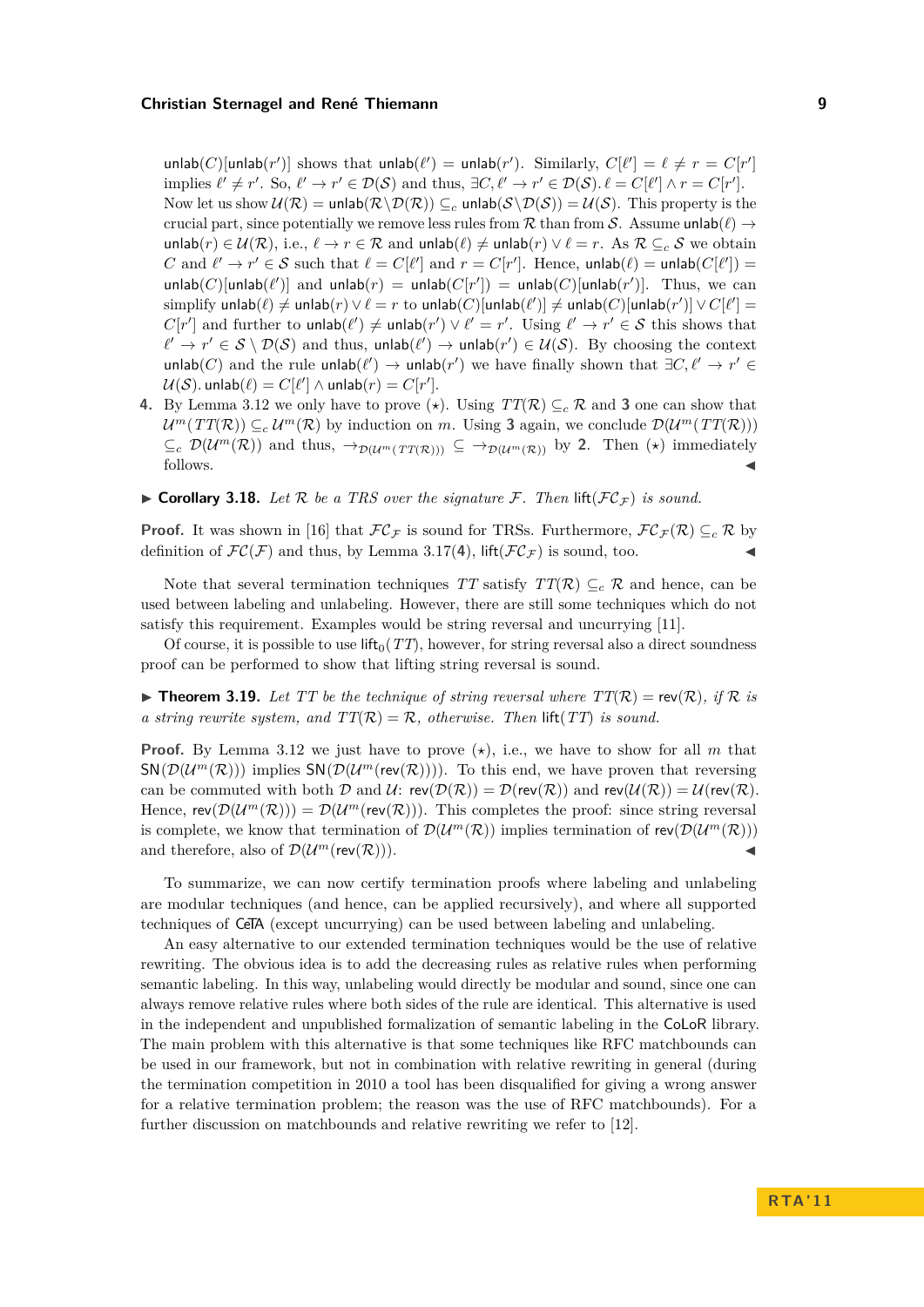# <span id="page-9-1"></span>**4 Dependency Pair Framework**

The DP framework [\[8\]](#page-15-18) is a way to modularize termination proofs. Instead of TRSs one investigates so called DP problems, consisting of two TRSs. The *initial DP problem* for a TRS  $\mathcal R$  is  $(DP(\mathcal R), \mathcal R)$  where  $DP(\mathcal R)$  denotes the *dependency pairs* of  $\mathcal R$  [\[1\]](#page-15-7). A  $(\mathcal P, \mathcal R)$ *-chain* is a possibly infinite derivation of the form:

$$
s_1\sigma_1 \to p \ t_1\sigma_1 \to^*_{\mathcal{R}} s_2\sigma_2 \to p \ t_2\sigma_2 \to^*_{\mathcal{R}} s_3\sigma_3 \to p \cdots \tag{*}
$$

where  $s_i \to t_i \in \mathcal{P}$  for all  $i > 0$ . If additionally every  $t_i \sigma_i$  is terminating w.r.t.  $\mathcal{R}$ , then the chain is *minimal*. A DP problem  $(\mathcal{P}, \mathcal{R})$  is called *finite* [\[8\]](#page-15-18), if there is no minimal infinite  $(\mathcal{P}, \mathcal{R})$ -chain. Proving finiteness of a DP problem is done by simplifying  $(\mathcal{P}, \mathcal{R})$  using so called *processors* recursively. A processor transforms a DP problem into a new DP problem. The aim is to reach a DP problem where the  $P$ -component is empty (such DP problems are trivially finite). To conclude finiteness of the initial DP problem, the applied processors need to be *sound*. A processor Proc is sound whenever for all DP problems  $(\mathcal{P}, \mathcal{R})$  we have that finiteness of  $\mathcal{P}\text{roc}(\mathcal{P}, \mathcal{R})$  implies finiteness of  $(\mathcal{P}, \mathcal{R})$ .

Semantic labeling can easily be lifted to DP problems. Soundness of the following processor is an immediate consequence of [\[19\]](#page-15-5).

<span id="page-9-5"></span> $\blacktriangleright$  **Theorem 4.1.** Let  $(\mathcal{P}, \mathcal{R})$  be a DP problem and A be an algebra. If A is a quasi-model of R, then it is sound to return the DP problem  $(\text{lab}(\mathcal{P}), \text{lab}(\mathcal{R}) \cup \mathcal{D}ec)$ .

The following example shows that unlabeling is not only necessary for efficiency, but that unlabeling is required to apply other techniques.

<span id="page-9-0"></span>► Example 4.2. We consider the TRS Secret 07/4 from the TPDB.

```
1: g(c, g(c, x)) \rightarrow g(e, g(d, x))2: g(d, g(d, x)) \rightarrow g(c, g(e, x))3: g(e, g(e, x)) \rightarrow g(d, g(c, x))4: g(x, g(y, g(x, y))) \rightarrow g(a, g(x, g(y, b)))5: f(g(x, y)) \rightarrow g(y, g(f(f(x)), a))
```
<span id="page-9-4"></span>In the 2008 termination competition AProVE found a termination proof of the following structure (we present a simplified version, missing some unnecessary steps that have been applied in the original proof).<sup>[4](#page-9-3)</sup> First, the initial DP problem is transformed into  $(\mathcal{P}, \{1-4\})$ where P consists of the pairs  $G(c, g(c, x)) \to G(e, g(d, x))$ ,  $G(d, g(d, x)) \to G(c, g(e, x))$ , and  $G(e,g(e,x)) \to G(d,g(c,x))$ . Then, labeling and further processing yields the DP problem  $(\mathcal{P}', \mathcal{R}')$  where  $\mathcal{P}'$  contains the pairs

$$
G_{00}(c, g_{00}(c, x)) \rightarrow G_{00}(e, g_{00}(d, x)) \qquad G_{00}(e, g_{00}(e, x)) \rightarrow G_{00}(d, g_{00}(c, x))
$$
  

$$
G_{00}(d, g_{00}(d, x)) \rightarrow G_{00}(c, g_{00}(e, x))
$$

and  $\mathcal{R}'$  is the following TRS.

$$
g_{00}(c, g_{00}(c, x)) \rightarrow g_{00}(e, g_{00}(d, x))
$$
  
\n
$$
g_{00}(d, g_{00}(d, x)) \rightarrow g_{00}(c, g_{00}(e, x))
$$
  
\n
$$
g_{00}(d, g_{01}(d, x)) \rightarrow g_{00}(c, g_{01}(e, x))
$$
  
\n
$$
g_{00}(d, g_{01}(d, x)) \rightarrow g_{00}(c, g_{01}(e, x))
$$
  
\n
$$
g_{00}(e, g_{01}(e, x)) \rightarrow g_{00}(d, g_{01}(c, x))
$$
  
\n
$$
g_{00}(e, g_{01}(e, x)) \rightarrow g_{00}(d, g_{01}(c, x))
$$

 $4$  See <http://termcomp.uibk.ac.at/termcomp/competition/resultDetail.seam?resultId=35909>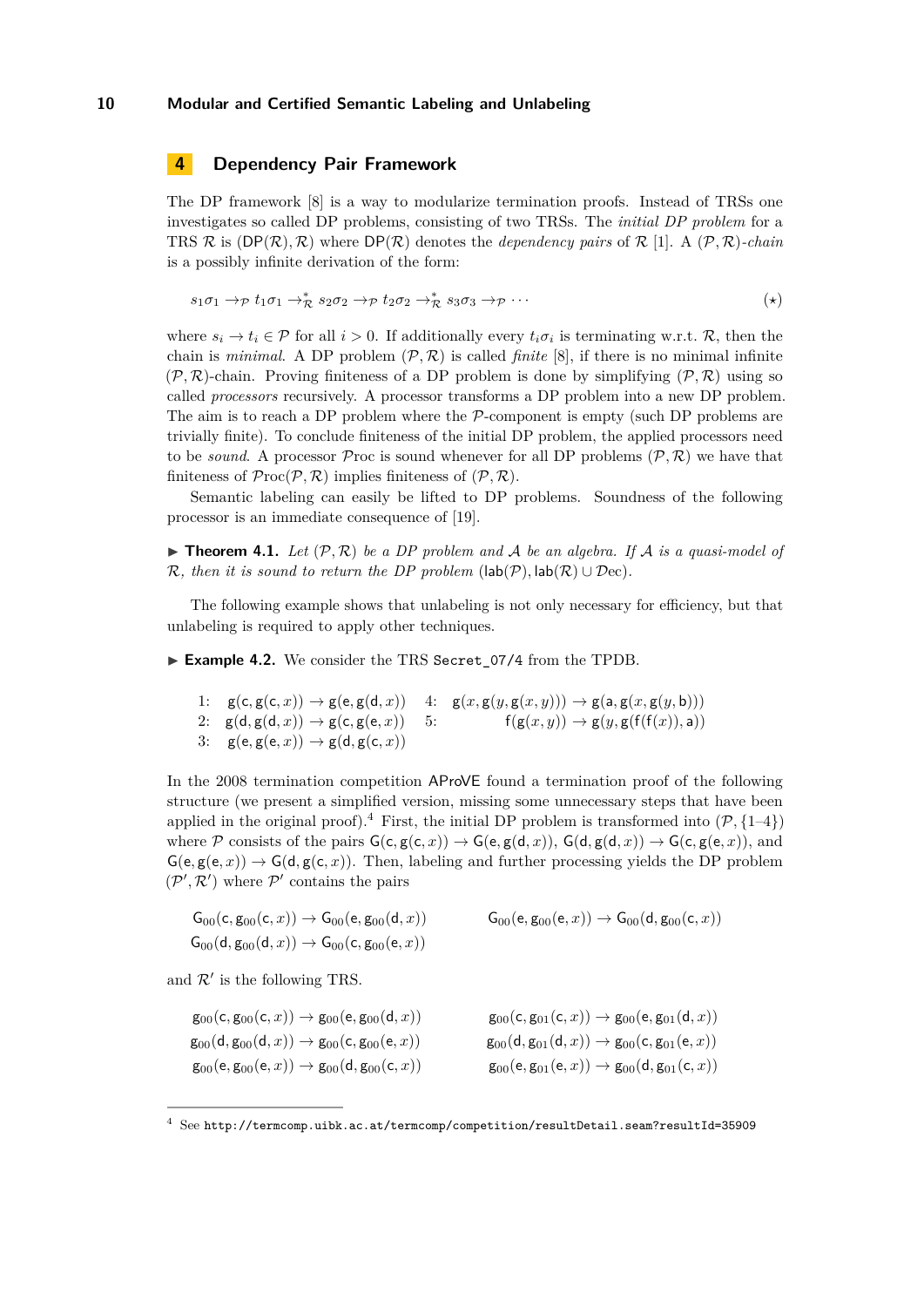Hence, all labeled versions of Rule [4](#page-9-3) have been deleted, and unlabeling yields the DP problem  $(\mathcal{P}, \{1-3\})$  $(\mathcal{P}, \{1-3\})$  $(\mathcal{P}, \{1-3\})$ . This DP problem is applicative. Hence, we may apply the A-transformation [\[9\]](#page-15-19) to obtain the DP problem having the pairs

 $C(c(x)) \rightarrow E(d(x))$   $D(d(x)) \rightarrow C(e(x))$   $E(e(x)) \rightarrow D(c(x))$ 

and the rules

$$
c(c(x)) \to e(d(x)) \qquad \qquad d(d(x)) \to c(e(x)) \qquad \qquad e(e(x)) \to d(c(x))
$$

This DP problem is solved using standard techniques. Note that for the A-transformation it was essential that unlabeling was performed, as the DP problem  $(\mathcal{P}', \mathcal{R}')$  is not applicative.

Unfortunately, unlabeling as processor is in general unsound. In contrast to unlabeling on TRSs, here a problem already arises when using the model-version of semantic labeling without decreasing rules. The main reason is that unlabeling might introduce nontermination. Hence, minimality of an unlabeled infinite chain cannot be guaranteed.<sup>5</sup>

► **Example 4.3.** Consider the DP problem  $(\mathcal{P}, \emptyset)$  where  $\mathcal{P} = \{F(x) \to F(g(a))\}$ . This DP problem is obviously not finite. Applying semantic labeling is trivially possible since there are no rules which have to satisfy the (quasi-)model condition. We choose  $A = \{0, 1\}$ , and for each *f* we define  $f_A(...) = 0$  and  $\ell_f(\vec{x}_n) = (\vec{x}_n)$ . We obtain the labeled pairs  $\textsf{lab}(\mathcal{P}) = \{\mathsf{F}_0(x) \to \mathsf{F}_0(\mathsf{g}_0(a)), \mathsf{F}_1(x) \to \mathsf{F}_0(\mathsf{g}_0(a))\}$  and by Theorem [4.1](#page-9-5) we know that the DP problem  $(\text{lab}(\mathcal{P}), \varnothing)$  is again not finite. We can further modify the DP problem by replacing it with  $(\text{lab}(\mathcal{P}), \mathcal{R})$  where  $\mathcal{R} = \{g_1(x) \to g_1(x)\}\.$  Note that this modification is sound since  $(lab(\mathcal{P}), \mathcal{R})$  still allows a minimal infinite chain and is therefore not finite.

However, applying unlabeling we obtain the DP problem  $(\mathcal{P}, \text{unlab}(\mathcal{R}))$  which is finite as now the right-hand side  $F(g(a))$  of the only pair in P is not terminating w.r.t.  $U(\mathcal{R}) =$  $\{g(x) \to g(x)\}\.$  Hence, unlabeling is unsound in general. The main problem is again that the notion of soundness is too weak. It allows the application of processors between labeling and unlabeling which may replace  $(\text{lab}(\mathcal{P}), \varnothing)$  by  $(\text{lab}(\mathcal{P}), \mathcal{R})$ .

To solve this problem, we again add a counter *n* which tells us how often we may unlabel.

 $\triangleright$  **Definition 4.4.** An *extended DP problem* is a triple  $(\mathcal{P}, \mathcal{R}, n)$  where  $(\mathcal{P}, \mathcal{R})$  is a DP problem and  $n \in \mathbb{N}$ . An extended DP problem  $(\mathcal{P}, \mathcal{R}, n)$  is *finite* iff there is no infinite chain

 $s_1\sigma_1 \rightarrow_{\mathcal{P}} t_1\sigma_1 \rightarrow_{\mathcal{R}}^* s_2\sigma_2 \rightarrow_{\mathcal{P}} t_2\sigma_2 \rightarrow_{\mathcal{R}}^* s_3\sigma_3 \rightarrow_{\mathcal{P}} t_3\sigma_3 \rightarrow_{\mathcal{R}}^* \cdots$ 

such that for all  $i: \forall m \leq n$ .  $SN_{\mathcal{U}^m(\mathcal{R})}(\text{unlab}^m(t_i \sigma_i)).$ 

Hence, the only difference between finiteness of DP problems and extended DP problems is the minimality condition  $(SN_R(t_i\sigma_i)$  versus  $\forall m \leq n$ .  $SN_{U^m(\mathcal{R})}(unlab^m(t_i\sigma_i))$ . We therefore obtain a similar lemma to Lemma [3.7,](#page-0-0) but now for DP problems.

<span id="page-10-1"></span><span id="page-10-0"></span> $\blacktriangleright$  **Lemma 4.5.** 1.  $(\mathcal{P}, \mathcal{R})$  *is finite iff*  $(\mathcal{P}, \mathcal{R}, 0)$  *is finite.* **2.** *If*  $(P, R)$  *is finite then*  $(P, R, n)$  *is finite.* 

As for termination techniques we can lift every processor to an extended processor.

 $5$  There is no problem in the formalization of semantic labeling in CoLoR at this point, as it does not feature *minimal* chains.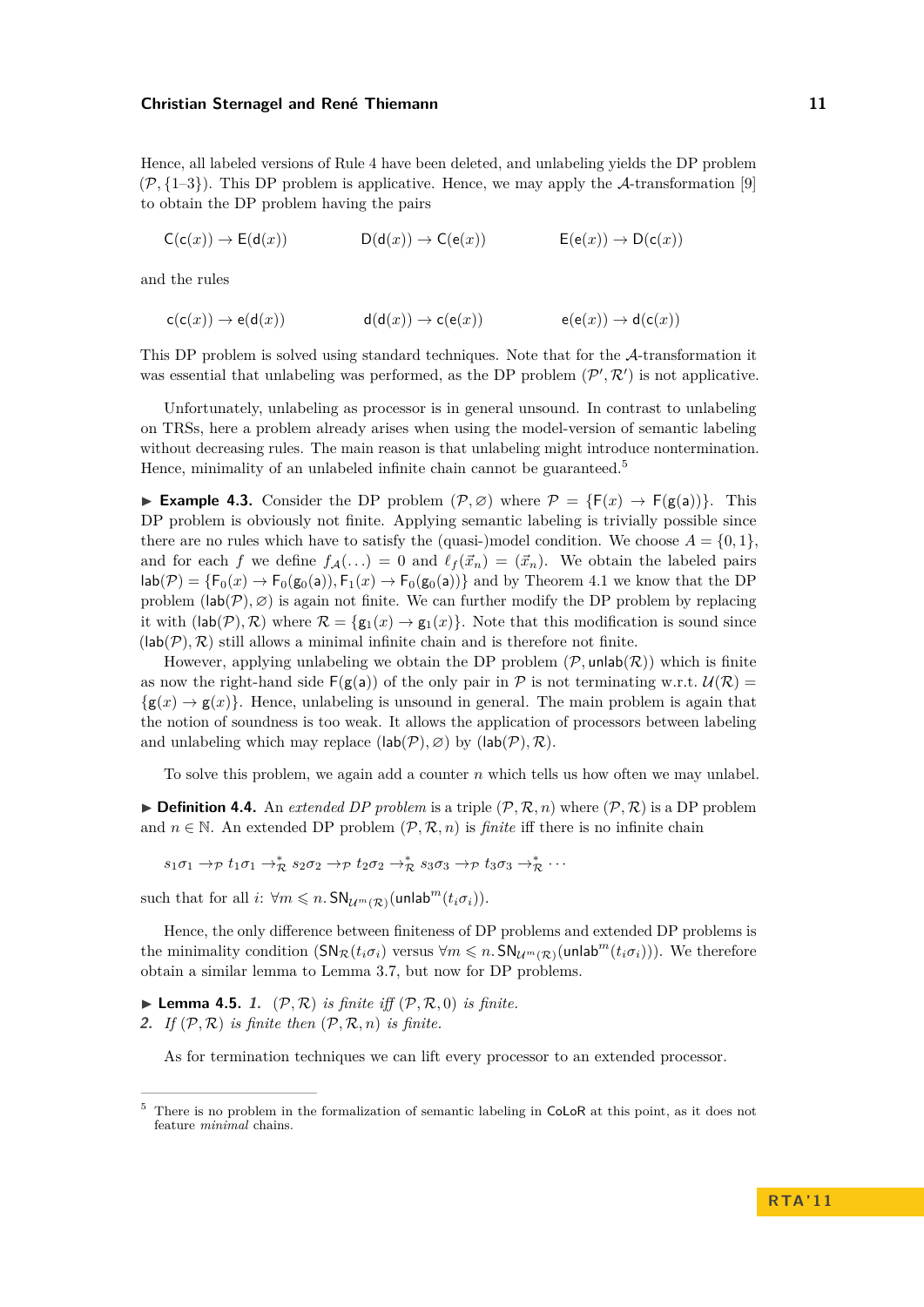**Definition 4.6** (Lift). Let Proc be a processor with  $\mathcal{P}roc(\mathcal{P}, \mathcal{R}) = (\mathcal{P}', \mathcal{R}')$ . Then  $\text{lift}(\mathcal{P} \text{roc})$  and  $\text{lift}_0(\mathcal{P} \text{roc})$  are extended processors where  $\text{lift}(\mathcal{P} \text{roc})(\mathcal{P}, \mathcal{R}, n) = (\mathcal{P}', \mathcal{R}', n)$ and  $\text{lift}_0(\mathcal{P} \text{roc})(\mathcal{P}, \mathcal{R}, n) = (\mathcal{P}', \mathcal{R}', 0).$ 

We obtain similar results for lift<sub>0</sub> as for termination techniques: whenever  $\mathcal P$ roc is sound then lift<sub>0</sub>(Proc) is sound. However, additionally demanding that  $\mathcal{R}' \subseteq_c \mathcal{R}$  or even  $\mathcal{P}' \subseteq \mathcal{P} \wedge \mathcal{R}' = \mathcal{R}$  where  $\mathcal{P}roc(\mathcal{P}, \mathcal{R}) = (\mathcal{P}', \mathcal{R}')$  does not suffice to ensure soundness of  $lift(\mathcal{P}roc)$ . This is demonstrated in the upcoming example.

► Example 4.7. Let  $P = {F_0(x) \to F_0(b)}, P' = {F_0(x) \to F_0(g_0(b))}, \text{ and } R = {g_1(x) \to g_2(a,b)}$  $g_0(h_1(x))$ . Then  $(\mathcal{P}, \mathcal{R}, 1)$  is not finite as obviously there is an infinite  $(\mathcal{P}, \mathcal{R})$ -chain where all terms in the chain are  $F_0(b)$  and moreover,  $F_0(b)$  is terminating w.r.t. R and unlab( $F_0(b)$ ) =  $\mathsf{F}(\mathsf{b})$  is terminating w.r.t.  $\mathcal{U}(\mathcal{R}) = \{\mathsf{g}(x) \to \mathsf{g}(\mathsf{h}(x))\}.$  Hence, also  $(\mathcal{P} \cup \mathcal{P}', \mathcal{R}, 1)$  is not finite by constructing the same chain.

Note that the processor Proc which replaces  $(\mathcal{P} \cup \mathcal{P}', \mathcal{R})$  by  $(\mathcal{P}', \mathcal{R})$  is sound, since  $(\mathcal{P}', \mathcal{R})$ is not finite: again, there is an infinite  $(\mathcal{P}', \mathcal{R})$ -chain, and every chain is also minimal since  $\mathcal R$ is terminating. However,  $\text{lift}(\mathcal{P} \text{roc})$  is unsound as  $(\mathcal{P}', \mathcal{R}, 1)$  is finite: otherwise, there would be an infinite chain where  $F_0(g_0(b))$  is terminating w.r.t. R and unlab $(F_0(g_0(b))) = F(g(b))$ is terminating w.r.t.  $\mathcal{U}(\mathcal{R})$ . But it is easy to see that  $F(g(b))$  is not terminating w.r.t.  $\mathcal{U}(\mathcal{R})$ .

Since requiring just  $\mathcal{R}' \subseteq_c \mathcal{R}$  (or even  $\mathcal{P}' \subseteq \mathcal{P} \wedge \mathcal{R}' = \mathcal{R}$ ) does not suffice to ensure soundness of  $\text{lift}(\mathcal{P} \text{roc})$  we demand a slightly stronger property than soundness.

**Definition 4.8.** A processor Proc is *chain-identifying* iff whenever  $\mathcal{P}\text{roc}(\mathcal{P}, \mathcal{R}) = (\mathcal{P}', \mathcal{R}')$ and there is some minimal infinite  $(\mathcal{P}, \mathcal{R})$ -chain

$$
s_1\sigma_1 \rightarrow_{\mathcal{P}} t_1\sigma_1 \rightarrow_{\mathcal{R}}^* s_2\sigma_2 \rightarrow_{\mathcal{P}} t_2\sigma_2 \rightarrow_{\mathcal{R}}^* s_3\sigma_3 \rightarrow_{\mathcal{P}} t_3\sigma_3 \rightarrow_{\mathcal{R}}^* \cdots
$$

then  $\mathcal{R}' \subseteq_c \mathcal{R}$  and there is some *k* such that

$$
s_k \sigma_k \to_{\mathcal{P}'} t_k \sigma_k \to_{\mathcal{R}'}^* s_{k+1} \sigma_{k+1} \to_{\mathcal{P}'} t_{k+1} \sigma_{k+1} \to_{\mathcal{R}'}^* s_{k+2} \sigma_{k+2} \to_{\mathcal{P}'} t_{k+2} \sigma_{k+2} \to_{\mathcal{R}'}^* \cdots
$$

is an infinite  $(\mathcal{P}', \mathcal{R}')$ -chain.

Chain-identifying processors ensure that every minimal infinite chain of  $(\mathcal{P}, \mathcal{R})$  has an infinite tail where  $\mathcal{R}^*$ -steps can be replaced by  $\mathcal{R}'^*$ -steps and all pairs are from  $\mathcal{P}'$ . Note that every chain-identifying processor is sound. Moreover, several processors are indeed chain-identifying. Some examples are the reduction pair processor, the dependency graph processor, and all standard processors which just remove pairs and rules. The following lemma shows that chain-identifying processors can be used as extended processors via lift.

- $\blacktriangleright$  **Lemma 4.9.** 1. If Proc *is sound, then* lift<sub>0</sub>(Proc) *is sound.*
- **2.** *If* Proc *is chain-identifying then* lift(Proc) *is sound.*

**Proof.** Let P, R, P', and R' be given such that  $\mathcal{P}roc(\mathcal{P}, \mathcal{R}) = (\mathcal{P}', \mathcal{R}')$ .

- **1.** We assume that  $(\mathcal{P}', \mathcal{R}', 0)$  is finite and have to show that  $(\mathcal{P}, \mathcal{R}, n)$  is finite. By Lemma [4.5\(](#page-0-0)[1](#page-10-0)) and the assumption we know that  $(P', \mathcal{R}')$  is finite. Thus, also  $(\mathcal{P}, \mathcal{R})$  is finite using the soundness of Proc. By Lemma [4.5\(](#page-0-0)[2](#page-10-1)) we conclude finiteness of  $(\mathcal{P}, \mathcal{R}, n)$ .
- **2.** Here, we may assume that  $(\mathcal{P}', \mathcal{R}', n)$  is finite and have to show that  $(\mathcal{P}, \mathcal{R}, n)$  is finite. We show finiteness of  $(\mathcal{P}, \mathcal{R}, n)$  via contraposition. So, assume  $(\mathcal{P}, \mathcal{R}, n)$  is not finite. This shows that there is an infinite  $(\mathcal{P}, \mathcal{R})$ -chain

$$
s_1\sigma_1 \to_{\mathcal{P}} t_1\sigma_1 \to_{\mathcal{R}}^* s_2\sigma_2 \to_{\mathcal{P}} t_2\sigma_2 \to_{\mathcal{R}}^* s_3\sigma_3 \to_{\mathcal{P}} t_3\sigma_3 \to_{\mathcal{R}}^* \cdots
$$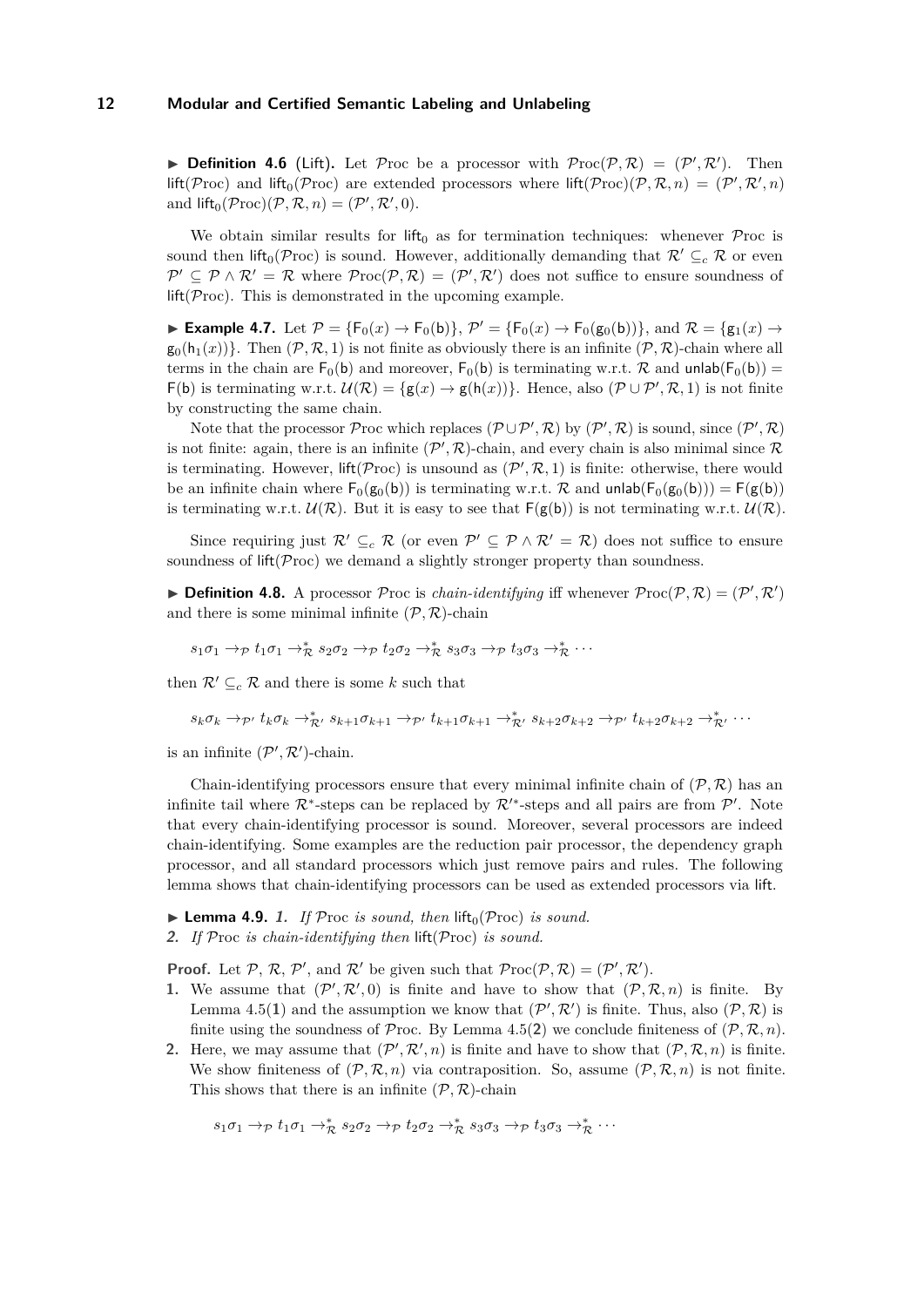such that for all *i* we have  $\forall m \leq n$ .  $\mathsf{SN}_{\mathcal{U}^m(\mathcal{R})}(\mathsf{unlab}^m(t_i \sigma_i))$ . By choosing  $m = 0$  we also have  $\mathsf{SN}_{\mathcal{R}}(t_i\sigma_i)$  for all *i*. Hence, the chain is also a minimal infinite  $(\mathcal{P}, \mathcal{R})$ -chain. Since Proc is chain-identifying we know that  $\mathcal{R}' \subseteq_c \mathcal{R}$  and there is some *k* such that

 $s_k \sigma_k \to_{\mathcal{P}'} t_k \sigma_k \to_{\mathcal{R}'}^* s_{k+1} \sigma_{k+1} \to_{\mathcal{P}'} t_{k+1} \sigma_{k+1} \to_{\mathcal{R}'}^* s_{k+2} \sigma_{k+2} \to_{\mathcal{P}'} t_{k+2} \sigma_{k+2} \to_{\mathcal{R}'}^* \cdots$ 

is an infinite  $(\mathcal{P}', \mathcal{R}')$ -chain. We continue to prove that for every *i* and every  $m \leq n$  we have  $\mathsf{SN}_{\mathcal{U}^m(\mathcal{R}')}(\mathsf{unlab}^m(t_i\sigma_i))$ . This leads to the desired contradiction, since then we have shown that  $(\mathcal{P}', \mathcal{R}', n)$  is not finite.

To prove  $\mathsf{SN}_{\mathcal{U}^m(\mathcal{R}')}(\mathsf{unlab}^m(t_i\sigma_i))$  we first use minimality of the  $(\mathcal{P}, \mathcal{R})$ -chain to conclude  $SN_{\mathcal{U}^{m}(\mathcal{R})}(\text{unlab}^{m}(t_{i}\sigma_{i}))$ . Then the result immediately follows since the rewrite relation of  $U^m(\mathcal{R}')$  is a subset of the rewrite relation of  $U^m(\mathcal{R})$  by Lemma [3.17,](#page-0-0) [2](#page-7-1) and [3](#page-7-0).

Using these results allowed us to develop the first certified proof of the TRS in Example [4.2.](#page-9-0) We only had to change the given proof such that uncurrying [\[11\]](#page-15-16) is used instead of the A-transformation, since we have only formalized the former technique. The detailed proof is provided in the IsaFoR/CeTA repository.<sup>6</sup>

However, unlike for TRSs, root-labeling is not directly supported as root-labeling on DP problems [\[16,](#page-15-15) [17\]](#page-15-20) is not a chain-identifying processor. Here again, root-labeling itself is not the problem, but making sure that the fixed algebra is a model of  $R$ , which is again done by closing under flat contexts. In the DP framework we need the auxiliary function block  $\wedge$ . given by the equations  $\text{block}_{\triangle}(f(\vec{t}_n)) = f(\triangle(\vec{t}_n))$  and  $\text{block}_{\triangle}(x) = x$ .

**Definition 4.10** (Flat Context Closure). Let  $(\mathcal{P}, \mathcal{R})$  be a DP problem such that  $\mathcal{R}$  is left-linear and  $\mathcal F$  is a superset of the signature of  $\mathcal R$  combined with the non-root symbols of P. Furthermore, let  $\triangle$  be a function symbol not in F. Then the closure under flat contexts of  $(\mathcal{P}, \mathcal{R})$  is given by  $\mathcal{FC}_{\mathcal{F}}(\mathcal{P}, \mathcal{R}) = (\text{block}_{\triangle}(\mathcal{P}), \mathcal{FC}_{\{\triangle\}\cup\mathcal{F}}(\mathcal{R})).$ 

As the pairs of a DP problem are modified, we do not get soundness of lift( $\mathcal{FC}_{\tau}$ ) via Lemma [4.9.](#page-0-0) Nevertheless, by using the definition of finiteness of extended DP problems and providing a manual proof one can show that  $\text{lift}(\mathcal{FC}_\mathcal{F})$  is indeed sound.

# <span id="page-12-0"></span>**5 Problems in Certification**

We present three problems that arose when trying to certify proofs with semantic labeling.

The first problem for the certifier is that internally it only works on extended termination/DP problems, whereas in the provided proofs just TRSs and DP problems are given without the additional numbers. However, this problem is fixed by computing the number during certification. This is easy and seems to be a safe solution: the format for termination proofs remains unchanged, and so far no termination proof was refused with the reason that the internal computation of the number was wrong.

The second and third problem are concerned with how semantic labeling is applied, since usually variations of Lemma [3.9](#page-5-2) and Theorem [4.1](#page-9-5) are used in termination provers.

The second problem occurs for TRSs as well as DP problems. The theory about semantic labeling demands that Dec is added to the new TRS when using quasi-models. However, termination provers typically reduce the set of rules and "optimize" semantic labeling by only adding rules  $\mathcal{D}ec'$  such that  $\rightarrow_{\mathcal{D}ec} \subseteq \rightarrow_{\mathcal{D}ec'}^+$ .

<sup>6</sup> [http://cl2-informatik.uibk.ac.at/rewriting/mercurial.cgi/IsaFoR/raw-file/v1.16/](http://cl2-informatik.uibk.ac.at/rewriting/mercurial.cgi/IsaFoR/raw-file/v1.16/examples/secret_07_trs_4_top.proof.xml) [examples/secret\\_07\\_trs\\_4\\_top.proof.xml](http://cl2-informatik.uibk.ac.at/rewriting/mercurial.cgi/IsaFoR/raw-file/v1.16/examples/secret_07_trs_4_top.proof.xml)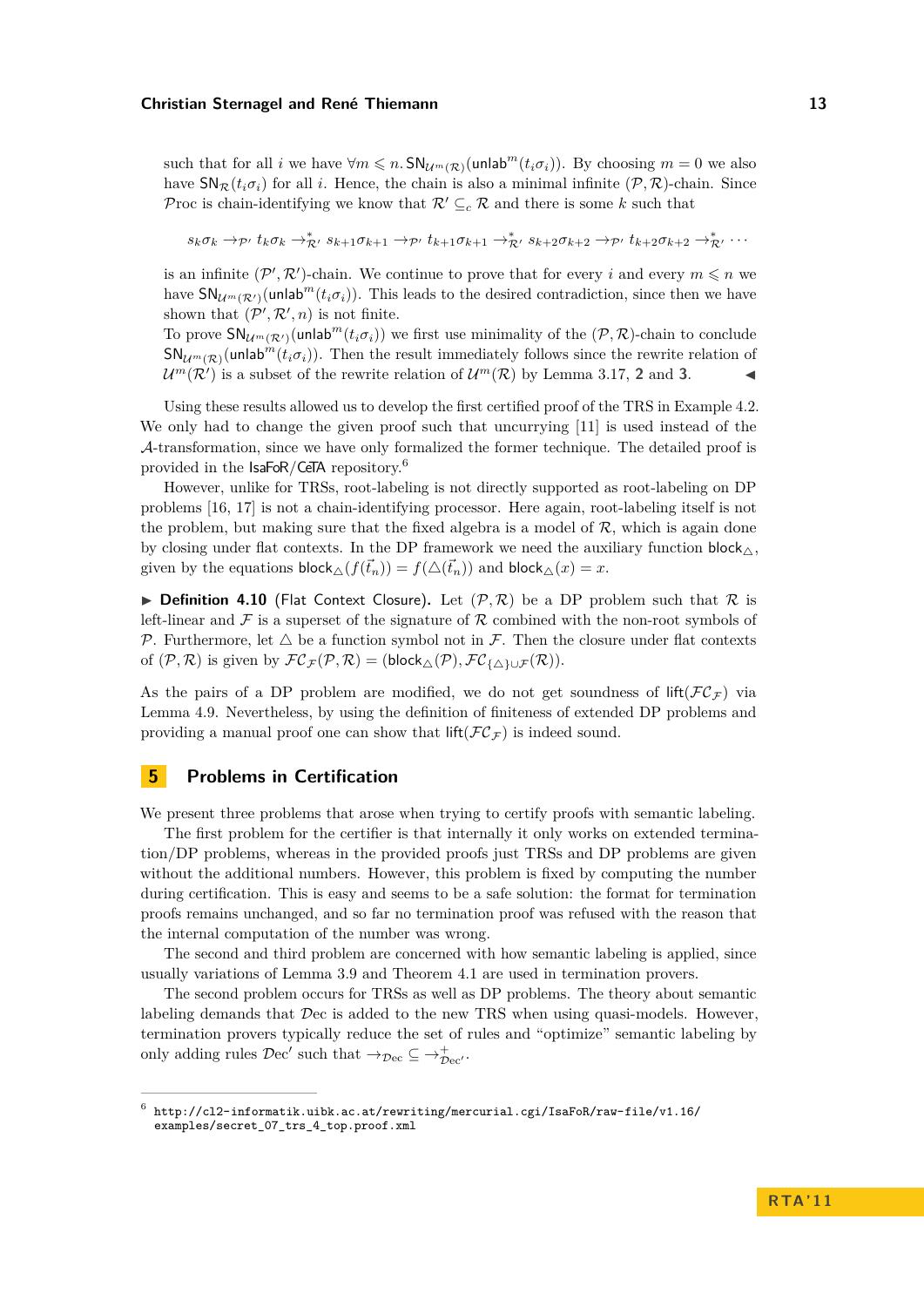For example, if  $L_f = \{0, 1, 2\}$  and the order is the standard order on the naturals, then  $\mathcal{D}$ ec = { $f_2(x) \rightarrow f_1(x), f_1(x) \rightarrow f_0(x), f_2(x) \rightarrow f_0(x)$ }. However, the last rule is often omitted since it can be simulated by the previous two rules. To certify these termination proofs, we fist need to show that we may safely replace  $\mathcal{D}$ ec by any  $\mathcal{D}$ ec' where  $\rightarrow_{\mathcal{D}ec} \subseteq \rightarrow_{\mathcal{D}ec'}^+$ . Moreover, we have to provide a certified algorithm which for a given TRS  $\mathcal{D}ec'$  and a given order can ensure that the condition  $\rightarrow_{\mathcal{D}ec} \subseteq \rightarrow_{\mathcal{D}ec'}^+$  is satisfied. Furthermore, the algorithm should accept *all*  $\mathcal{D}ec'$  where the condition is satisfied.

The third problem only occurs when dealing with quasi-models in the DP framework. Note that in standard DP problems the roots of  $P$  are special symbols (tuple symbols) which do not occur in the remaining DP problem. However, when applying Theorem [4.1](#page-9-5) as it is, this invariant is destroyed since the decreasing rules for tuple symbols are added as new rules. We illustrate the problem and two possible solutions in the following example.

**Example 5.1.** Consider a DP problem  $(\mathcal{P}, \mathcal{R})$  where  $F(s(x), a)$  →  $F(x, b) \in \mathcal{P}$  and b is not defined in  $\mathcal{R}$ . Then, the dependency graph estimation EDG [\[1\]](#page-15-7) can detect that there is no connection from the mentioned pair to itself. However, when performing labeling with a quasi-model where  $\mathsf{s}(x)$  is interpreted as  $\min(x + 1, 2)$  and where  $\ell_{\mathsf{F}}(x, y) = x$  then for the mentioned pair we get all three rules  $\{6, 8, 10\}$  $\{6, 8, 10\}$  $\{6, 8, 10\}$  $\{6, 8, 10\}$  $\{6, 8, 10\}$  $\{6, 8, 10\}$  $\{6, 8, 10\}$  in the labeled pairs  $\mathcal{P}'$  and the decreasing rules for F are  $\mathcal{D}ec_F = \{7, 9, 11\}.$  $\mathcal{D}ec_F = \{7, 9, 11\}.$  $\mathcal{D}ec_F = \{7, 9, 11\}.$  $\mathcal{D}ec_F = \{7, 9, 11\}.$  $\mathcal{D}ec_F = \{7, 9, 11\}.$  $\mathcal{D}ec_F = \{7, 9, 11\}.$  $\mathcal{D}ec_F = \{7, 9, 11\}.$ 

<span id="page-13-5"></span><span id="page-13-4"></span><span id="page-13-3"></span><span id="page-13-2"></span><span id="page-13-1"></span><span id="page-13-0"></span>6: 
$$
F_2(s(x), a) \to F_2(x, b)
$$
 8:  $F_2(s(x), a) \to F_1(x, b)$  10:  $F_1(s(x), a) \to F_0(x, b)$   
7:  $F_2(x, y) \to F_1(x, y)$  9:  $F_2(x, y) \to F_0(x, y)$  11:  $F_1(x, y) \to F_0(x, y)$ 

Note that when adding  $\mathcal{D}ec_{F}$  as new rules, then the EDG contains an edge from  $F_2(s(x), a) \to F_1(x, b)$  to all other pairs since  $F_1$  is defined in  $\mathcal{D}ec_F$ . Hence, this is not the preferred way to add decreasing rules: not even the decrease in the labels is recognized.

One solution is to add  $\mathcal{D}$ ec<sub>F</sub> as new pairs. Then one obtains a standard DP problem and the decrease in the labels is reflected in the EDG. But there still is a path from  $F_2(s(x), a) \rightarrow$  $F_2(x, b)$  to  $F_1(s(x), a) \to F_0(x, b)$  via the pair  $F_2(x, y) \to F_1(x, y)$ , since the information that the second argument of  $\mathsf{F}_n$  is b is lost when passing the pair  $\mathsf{F}_2(x,y) \to \mathsf{F}_1(x,y)$ .

To encounter this problem, there is another solution where  $\mathcal{D}ec_{F}$  is not produced at all, but where the labels of all tuple-symbols in right-hand sides of  $\mathcal{P}'$  are decreased. In this example, one would have to add the additional pair  $\mathsf{F}_2(\mathsf{s}(x), \mathsf{a}) \to \mathsf{F}_0(x, \mathsf{b})$  to  $\mathcal{P}'$ .

Hence, termination proofs might have used one of the two variants instead of Theorem [4.1.](#page-9-5) Here, the first variant returns the problem  $(\text{lab}(\mathcal{P}) \cup \mathcal{D}ec_{\mathcal{F}^{\sharp}}, \text{lab}(\mathcal{R}) \cup \mathcal{D}ec_{\mathcal{F}})$  and the second variant returns  $(\textsf{lab}(\mathcal{P})^{\geq}, \textsf{lab}(\mathcal{R}) \cup \mathcal{D}\text{ec}_{\mathcal{F}})$  where  $\mathcal{D}\text{ec}_{\mathcal{F}^{\sharp}}$  are the decreasing rules for all tuple symbols,  $\mathcal{D}ec_{\mathcal{F}}$  are the decreasing rules for the remaining symbols, and  $\mathsf{lab}(\mathcal{P})^{\geq} = \{s \rightarrow$  $f_{\ell'}(\vec{t}) \mid s \to f_{\ell}(\vec{t}) \in \mathsf{lab}(\mathcal{P}), \ell \geq_{L_f} \ell' \}.$ 

To certify these termination proofs the problem was mainly in formalizing that these variants of Theorem [4.1](#page-9-5) are indeed sound.

<span id="page-13-6"></span>▶ **Theorem 5.2.** *Both variants of Theorem [4.1](#page-9-5) are sound, provided that they are applied on DP problems* (P*,* R) *where neither left- nor right-hand sides of* P *are variables and the roots of* P *are distinguished tuple symbols which do not occur in the remaining DP problem.*

We shortly describe the proof idea. The main problem is that we cannot w.l.o.g. restrict the substitutions in a chain such that they do not contain tuple symbols [\[17\]](#page-15-20). Thus, we may have to apply rules in  $\mathcal{D}\lll_{\tau\sharp}$  also below the root, in order to simulate a reduction  $t_i \sigma_i \rightarrow_{\mathcal{R}}^* s_{i+1} \sigma_{i+1}$ . The trick is to introduce a second set of labels and labeling functions for the tuple symbols. The new labeling functions label all tuple symbols by the same element.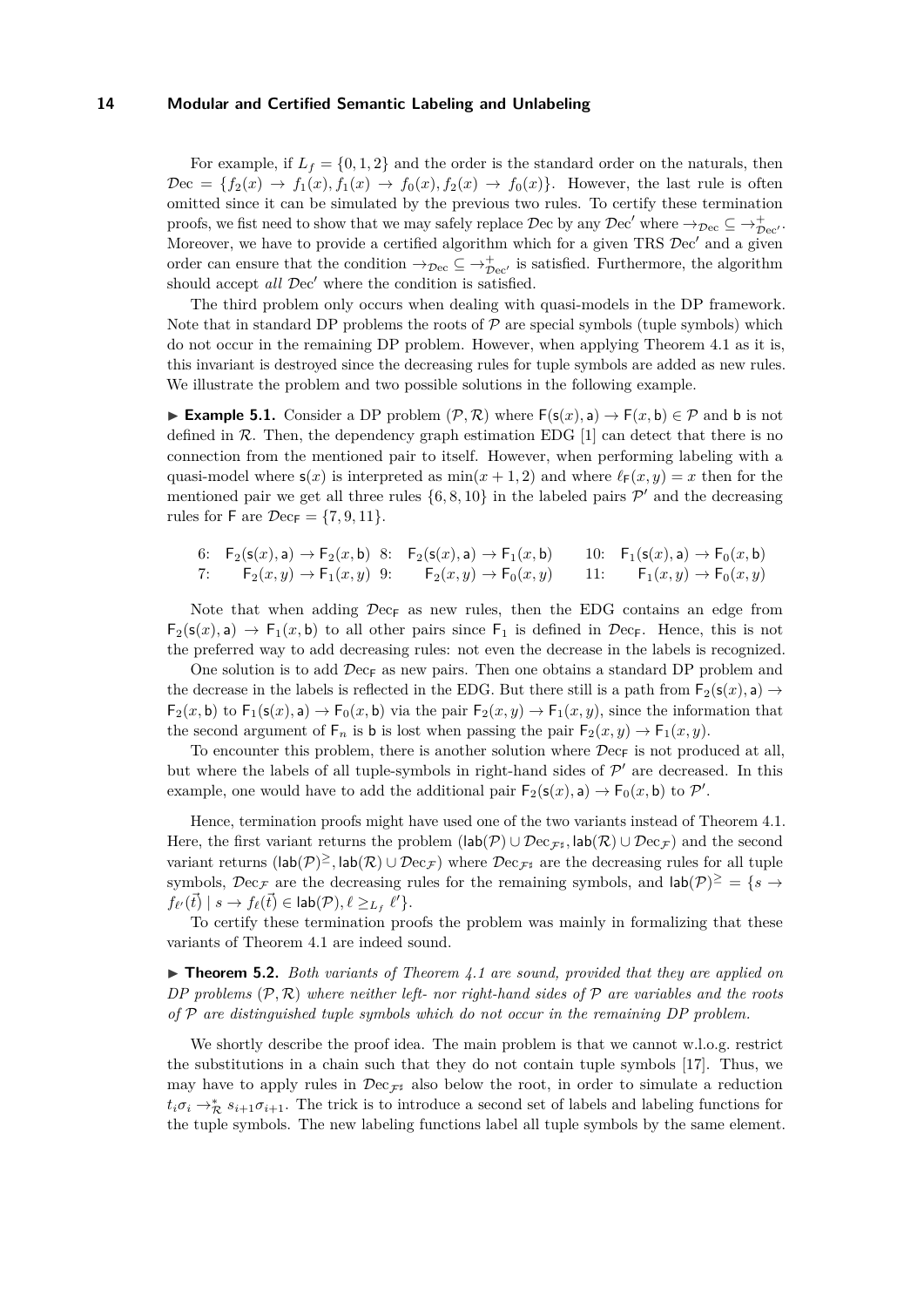Hence, no decreasing rules are required for them (w.r.t. the second set of labeling functions) and on all other symbols the labeling functions coincide.

Afterwards, we use a combined labeling of terms: The root of the term is labeled according to the original function, and below the root it is labeled w.r.t. the second labeling function. In this way no decreasing rules for the tuple symbols have to be applied below the root and moreover, on all terms in the DP problem, the original and the combined labeling produce the same result. Thus, we can transform a given  $(\mathcal{P}, \mathcal{R})$ -chain into a  $(\mathsf{lab}(\mathcal{P}) \cup \mathcal{D}\mathrm{ec}_{\mathcal{F}\sharp}, \mathsf{lab}(\mathcal{R}) \cup \mathcal{D}\mathrm{ec}_{\mathcal{F}})$ -chain. Theorem [5.2](#page-13-6) easily follows.

To summarize, we discussed some problems which occurred when trying to certify existing proofs which are mainly due to optimizations of the basic semantic labeling theorems. Of course, we also need to check the model condition, whether the orders are weakly monotone when using quasi-orders, etc. Whereas the general theorems about soundness of semantic labeling have been formalized for arbitrary carriers, for the certification we currently only support finite carriers. Then checking the required conditions is performed via enumerating all possible assignments.

In total, our formalization of pure semantic labeling consists of 3300 lines of Isabelle, where roughly half of it is about semantic labeling on generic algebras, and the other half contains executable functions for the certifier using algebras over finite carriers and soundness proofs for these functions. Moreover, the theory about the semantic labeling framework with extended termination techniques, extended DP problems, etc., consists of another 1000 lines.

# <span id="page-14-0"></span>**6 Experiments**

To test the impact of our formalization we ran AProVE on the TPDB (version 8.0), considering all 2795 TRSs. We used two different strategies which are similar to the strategy CERT that was used during the 2010 termination competition in the certified termination category: –SL is like CERT but with semantic labeling removed, and +SL is like CERT including all three variants of semantic labeling that are supported by AProVE (root-labeling, semantic-labeling on finite carriers with models and quasi-models).

We performed all our experiments on a machine with two 2.8 GHz Quad-Core Intel Xeon processors and 6 GB of main memory. The following results where obtained using a 60 seconds timeout.

|                                 |      | $-SL$ $+SL$ total |     |
|---------------------------------|------|-------------------|-----|
| termination proofs              |      | 1137 1207 1227    |     |
| nontermination proofs           | 225  | 218               | 227 |
| total time (in minutes)         | 1186 | 1219              |     |
| certification time (in minutes) |      |                   |     |

CeTA (version 1.17) certified all but two proofs. On one TRS, both –SL and +SL delivered a faulty proof, caused by a bug in the LPO output of AProVE (which will be fixed soonish).

The results show that by using semantic labeling we obtain 90 new certified termination proofs. This is an increase of nearly 8 %. Note that +SL has not solved all TRSs where –SL was successful. This is due to timing issues in the strategy.

# <span id="page-14-1"></span>**7 Conclusion**

During our formalization of semantic labeling we have detected that unlabeling is unsound when using the current semantics of termination problems. We solved the problem by